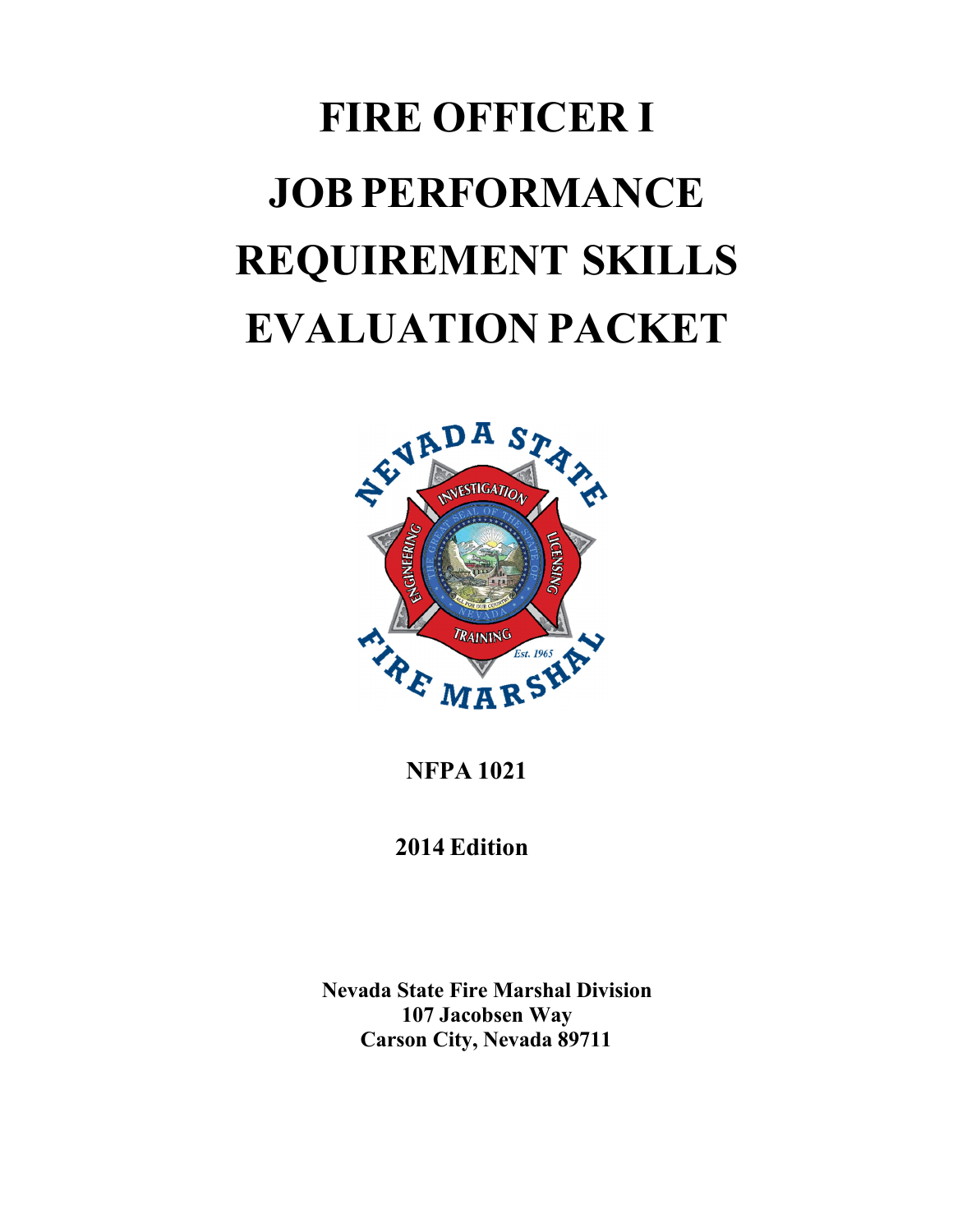#### Fire Officer I Candidate:

The Company Officer is a very important component of the fire service. They are the first line of supervision in the fire department organization and their decisions both on and off the fire ground are often critical. The company officer provides a vital balance between their agency's administration and crew members. Some would argue that the company officer has the most influence and control over the fire ground and incident safety.

At the company officer level they are required not only to manage fire ground operations but as well as perform routine administrative functions, complete reports, follow department policies, apply human resource skills, interact with the community, public education, provide in-service company level training, complete company level life safety inspections, initial fire investigations, conduct a postincident analysis and more.

Attached you will find a checklist of the **minimum** supporting documentation that we expect to see accompanying a Fire Officer I Skill Packet. The JPR sheet, shall require additional supporting documentation that is outlined on the checklist. By no means are the items on this checklist allinclusive. At any time, a candidate may go above and beyond the items listed on checklist.

All submitted packets will be reviewed and approved according to the required JPRs. It is important to understand that just because your chief or their designee signs off on the skills sheets this does not mean that it is an automatic approval.

If you have any questions, you are welcome to contact our office and we will be glad to talk to you about the Fire Officer I Skill Packet process. This is our attempt to outline our expectations of what we are looking for when your packets are reviewed.

Please make sure you eliminate all information in compliance with the Privacy Act and HIPAA guidelines. This packet may be reviewed outside of the SFMD office by members of the Nevada Board of Fire Services.

Thank you,

Fire Officer Review Committee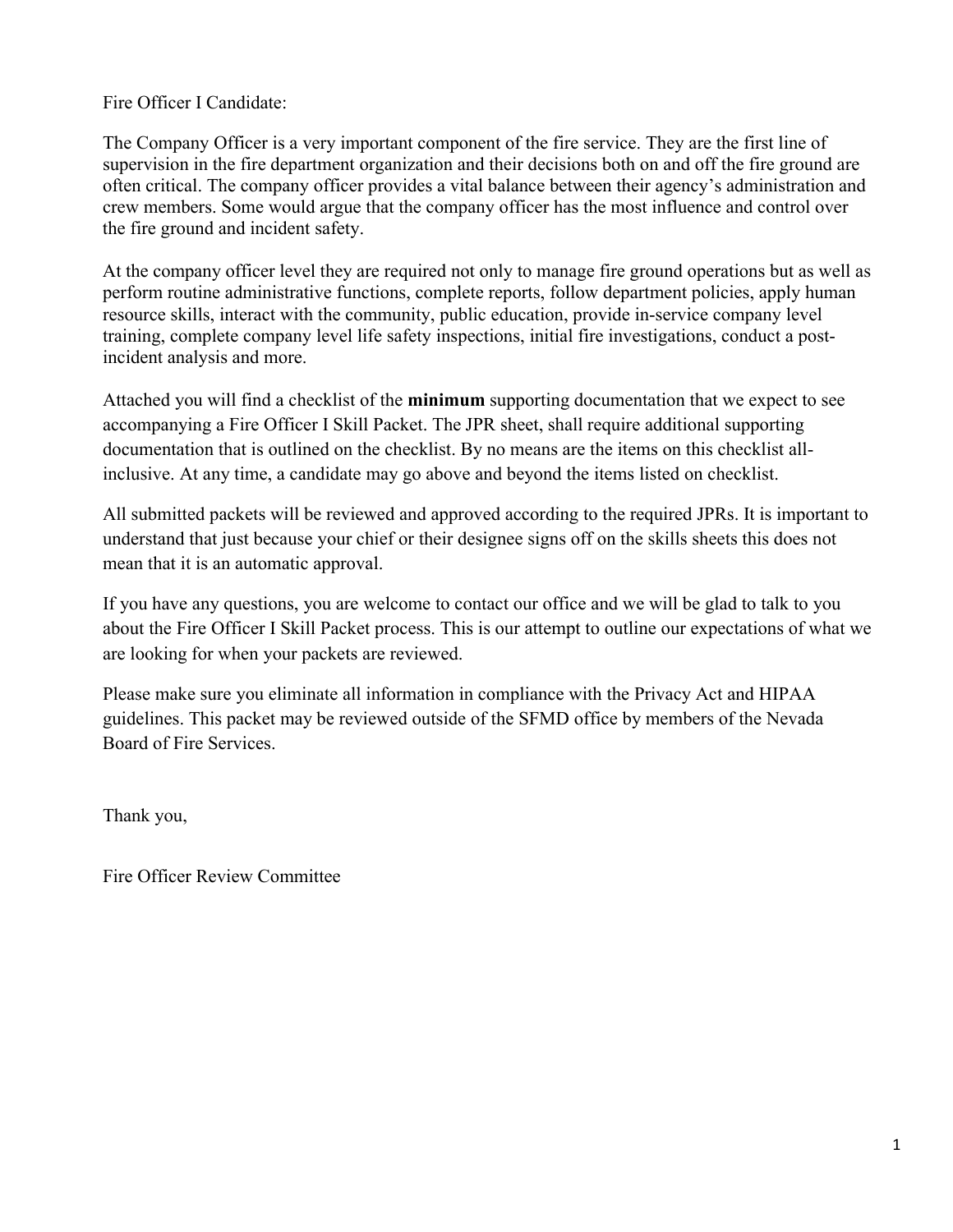## **WRITTEN AND PRACTICAL TEST INSTRUCTIONS**

A Fire Officer I candidate has one year to successfully complete the certification process after submitting the completed Fire Officer I Job Performance Requirement Skills Evaluation Packet.

The candidates fire chief or their designee must sign and date each of the JPR skills sheets once the candidate has performed and passed the skills. The candidate must have 100% of the JPR skill sheets signed. Only when all the JPR skill sheets have been signed, may the chief or their designee sign the JPR Sign-Off Sheet.

Along with the Skills Packet and other required documents the chief or their designee shall submit a letter requesting that the candidate enter the Fire Officer certification process.

## **CERTIFICATION REQUIREMENTS FOR FIRE OFFICER I**

## **PURPOSE AND VISION FOR FIRE OFFICER I**

The skill level Fire Officer I as determined by the Nevada State Fire Marshal Division is focused on the Firefighter who is or wants to be certified as Fire Officer I.

It is with this purpose that the Fire Officer I established within this standard. This is the minimum level established by the Nevada State Fire Marshal Division and based on NFPA 1021, 2014 edition.

In order to certify in the Nevada Fire Officer I program; candidates must fulfill the following requirements:

- 1. Complete an **approved** Fire Officer I course and provide documentation of completion
- 2. Certification Request Letter from Chief or their Designee
- 3. Submit the completed Skills Packet. (Must be submitted prior to receiving the written examination.) **In order for the Skills Packet to be considered complete it must have all supporting documentation such as letters, policies, training documentation, etc., when it is submitted for review.**
- 4. Nevada Firefighter II
- 5. Nevada Fire Service Instructor I
- 6. Must achieve a score of seventy percent (70%) on written examination.

## **APPROVED TRAINING COURSES**

There is no set training course for Fire Officer I, but the course must be recognized by the State Fire Marshal Division. The written and practical skills examination is based on the NFPA 1021 Standard for Fire Officer Professional Qualifications 2014 Edition.

## **PROCESS FOR RECEIVING FIRE OFFICER I CERTIFICATION**

Participants in the Nevada Fire Officer I certification program must successfully complete all the Fire Officer I requirements. Documentation is required to provide proof that all requirements and skills are met as outlined by the NFPA 1021 Standard for Fire Officer Professional Qualifications 2014 Edition adopted by the State Fire Marshal Division.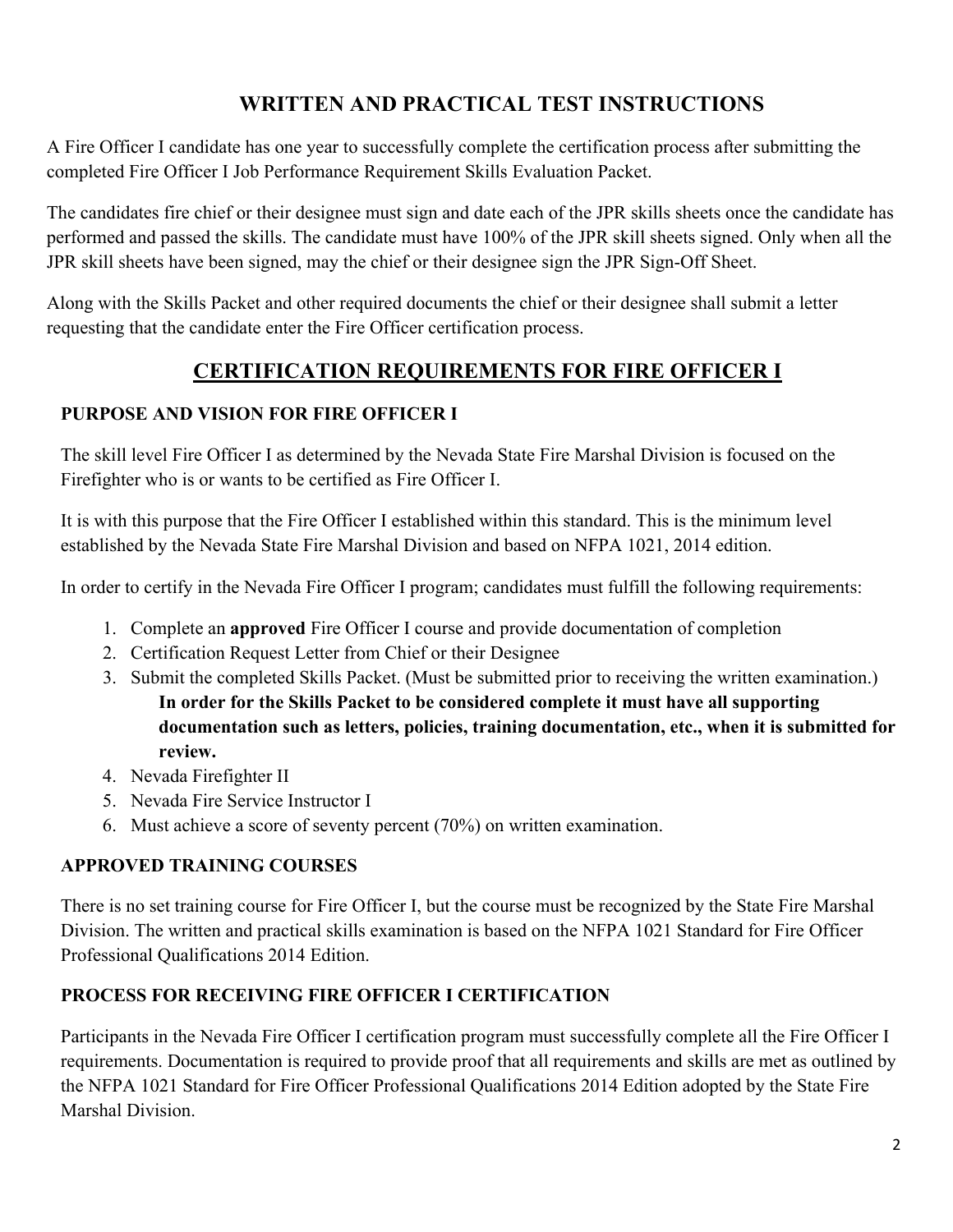## **WRITTEN EXAMINATION FOR FIRE OFFICER I**

The written examination is a randomly generated 100-question test covering requirements in the NFPA 1021 Standard for Fire Officer Professional Qualifications 2014 Edition.

### **SAMPLE WRITTEN EXAMINATION QUESTIONS:**

- 1. A fire suppression group is typically composed of engine and truck companies. This is based on the organizational principle of:
	- A. Chain of command
	- **B. Division of labor**
	- C. Paramilitary organization
	- D. Scalar structure
- 2. Which of the following is a key dimension of an effective leader?
	- A. Structure competitive relationships
	- B. Bases influence primarily on the ability to reward or punish a firefighter
	- **C. Stimulates and promotes goal-oriented thinking and behavior**
	- D. Simulates and promotes goal-oriented thinking and habits

### **SCORING OF THE TEST AND RETEST PROCEDURE:**

Each written question counts for one point on the written examination. The final score is determined by deducting the number of incorrect and blank answers from the total number of questions on the examination. All knowledge examinations administered by the State Fire Marshal Division shall require a seventy percent (70%) minimum passing score.

Applicants who receive less than a passing score on the written examinations will be required to retake the entire examination. Applicants shall be given three (3) attempts to meet the minimum passing requirements. The three (3) attempts shall not exceed one (1) year from the date of the first attempt. Applicants who fail the written examination may retest no sooner than 30 days from the date of the failed examination.

A Fire Officer I Skill packet will be valid for one year from the date of the last written examination taken. Within one year of successful completion of the Fire Officer I Skill packet all other requirements for certification must be met. If the applicant does not complete the Fire Officer I certification process within a year from the last written examination the Fire Officer I packet is no longer valid and the applicant must start the process over.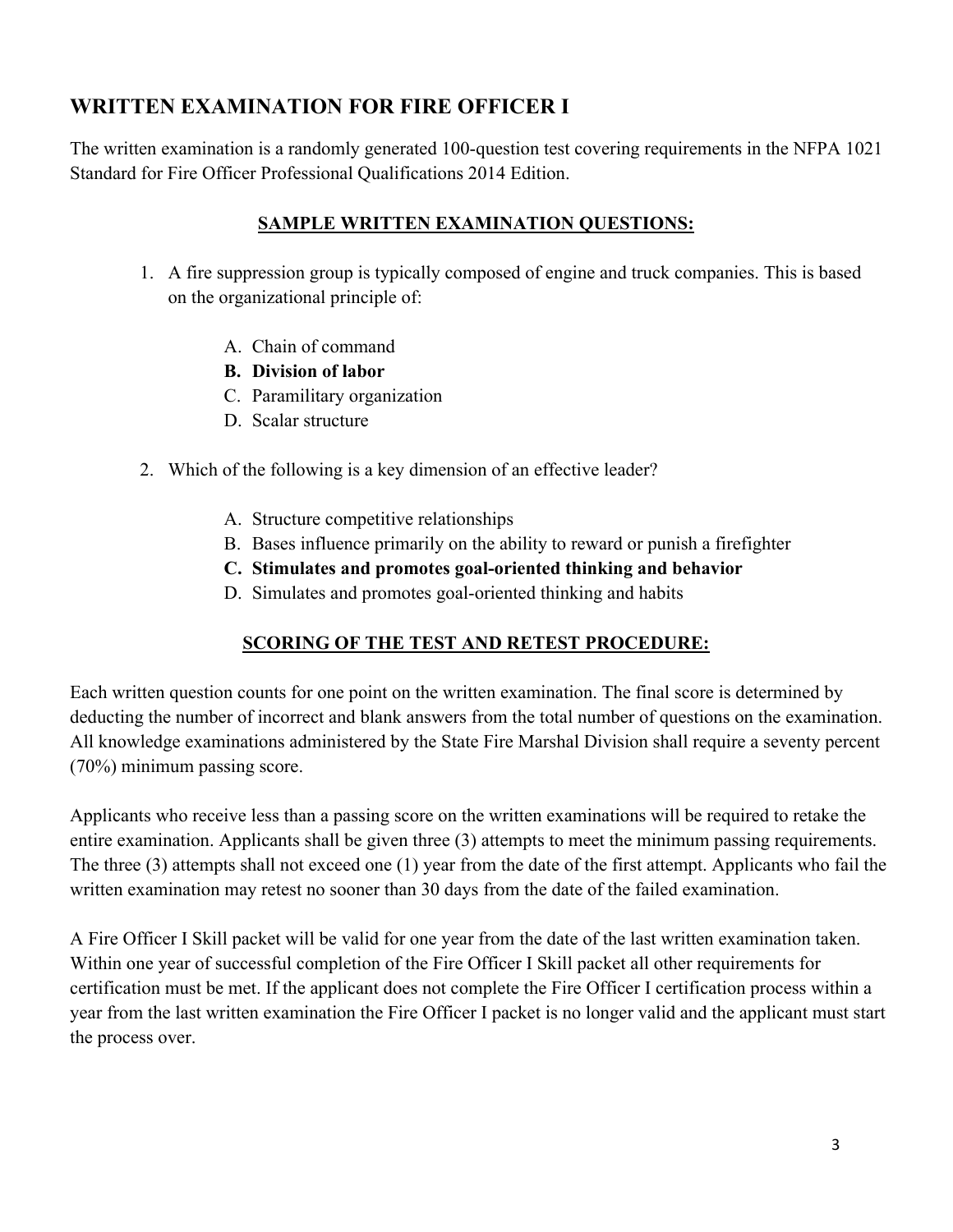### **PRACTICAL SKILLS TESTING PROCEDURES FOR FIRE OFFICER I:**

The practical skills test for Fire Officer I is based on the NFPA 1021 Standard for Fire Officer Professional Qualifications 2014 Edition. One hundred percent of the practical skills must be completed. All the skill sheets must be completed and signed by candidate's fire chief or their designee. Copies of these skill sheets are required to be attached.

## **FIRE OFFICER I CERTIFICATION:**

When all the requirements for Fire Officer I are met candidates will be eligible to be certified. The State Fire Marshal Division will then issue the candidate a Fire Officer I certification.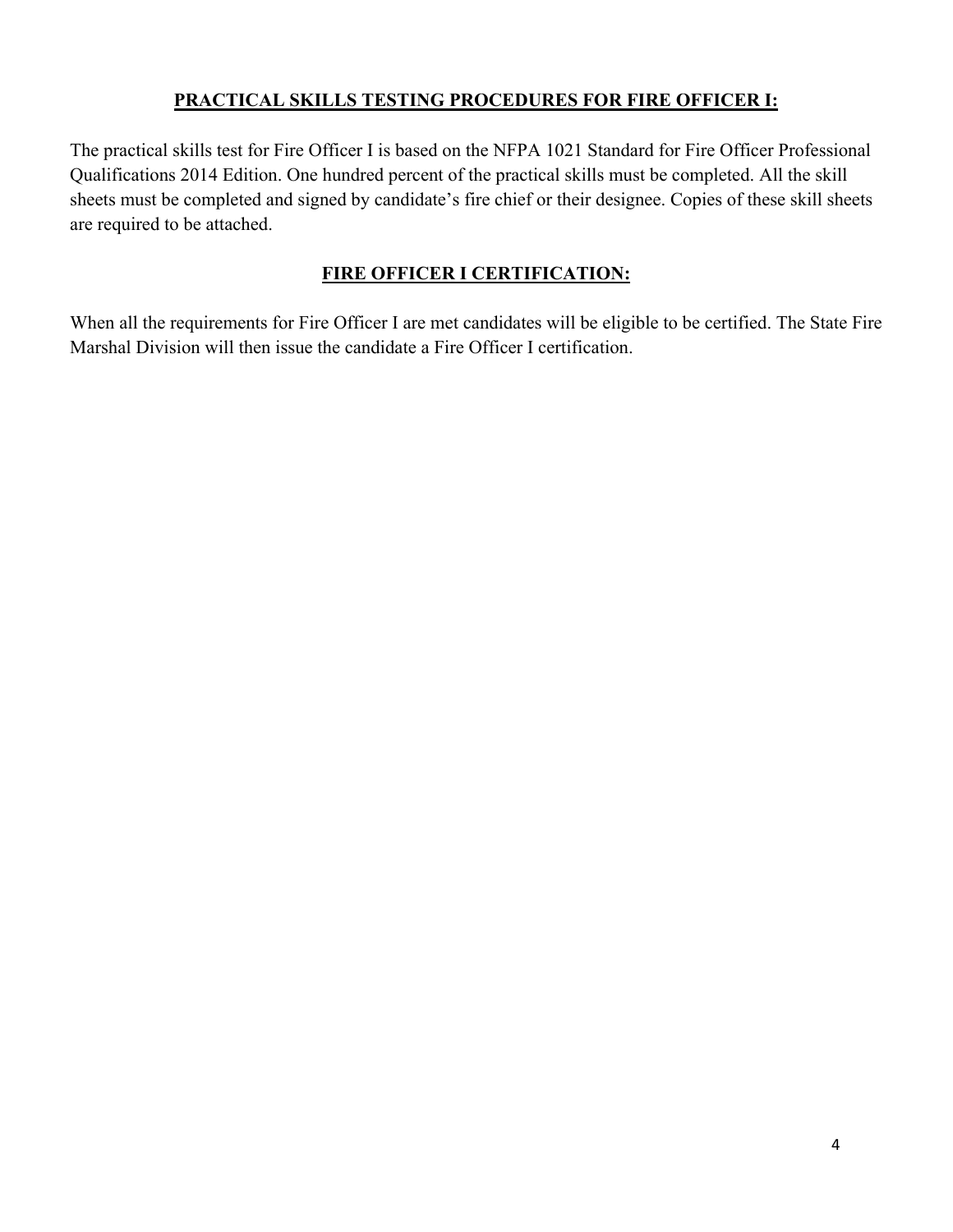

#### NFPA Standard 1021 2014 Edition, Chapter 4

#### **HUMAN RESOURCE MANAGEMENT:**

**4.2** This duty involves utilizing human resources to accomplish assignments in accordance with safety plans and in an efficient manner. This duty also involves evaluating member performance and supervising personnel during emergency and nonemergency work periods, according to the following job performance requirements.

#### **JPR Sheet 1**

**4.2.1** Assign tasks or responsibilities to unit members, given an assignment at an emergency operation, so that the instructions are complete, clear, and concise; safety considerations are addressed; and the desired outcomes are conveyed.

(a) *Requisite Knowledge:* Verbal communications during emergency situations, techniques used to make assignments under stressful situations, methods of confirming understanding. (b) *Requisite Skills:* The ability to condense instructions for frequently assigned unit tasks based upon training and standard operating procedures.

**4.4.5** Explain the needs and benefits of collecting incident response data, given the goals and mission of the organization, so that incident response reports are timely and accurate. **4.6.3** Develop and conduct a post‐incident analysis, given a single unit incident and post‐incident analysis policies, procedures, and forms, so that all required critical elements are identified and communicated, and the approved forms are completed and processed in accordance with policies and procedures.

#### **JPR Sheet 2**

**4.2.2** Assign tasks or responsibilities to unit members, given an assignment under non‐ emergency conditions at a station or other work location, so that the instructions are complete, clear, and concise; safety considerations are addressed; and the desired outcomes are conveyed. (a) *Requisite Knowledge:* Verbal communications under non‐emergency situations, techniques used to make assignments under routine situations, and methods of confirming understanding. (b) *Requisite Skills:* The ability to issue instructions for frequently assigned unit tasks based upon department policy.

**4.2.6** Coordinate the completion of assigned tasks and projects by members, given a list of projects and tasks and the job requirements of subordinates, so that the assignments are prioritized, a plan for the completion of each assignment is developed, and members are assigned to specific tasks and supervised during the completion of the assignments.

(a) *Requisite Knowledge:* Principles of supervision and basic human resource management.

(b) *Requisite Skills:* The ability to plan and to set priorities.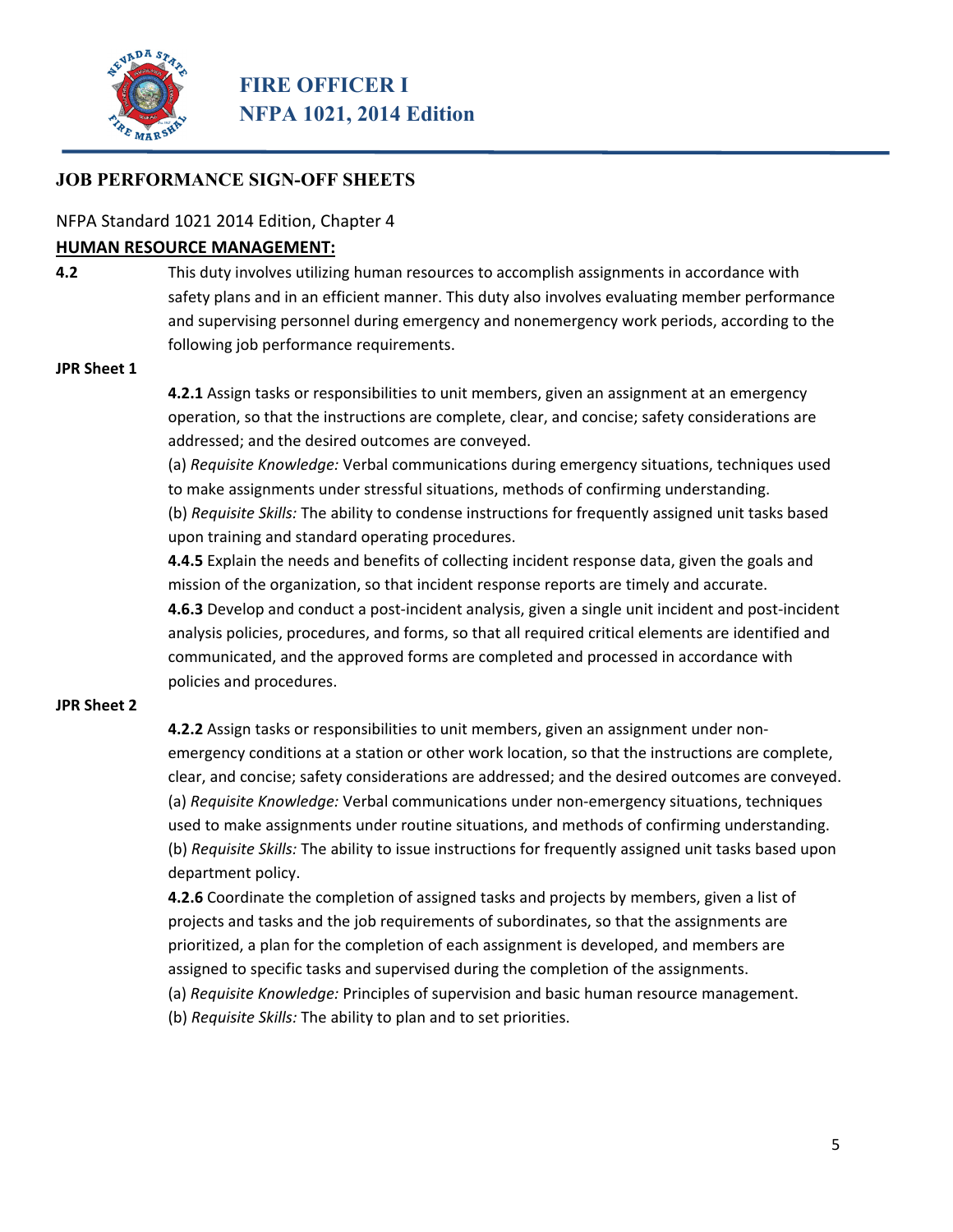

#### **JPR Sheet 3**

**4.2.3** Direct unit members during a training evolution, given a company training evolution and training policies and procedures, so that the evolution is performed safely, efficiently, and as directed.

(a) *Requisite Knowledge:* Verbal communication techniques to facilitate learning. (b) *Requisite Skills:* The ability to distribute issue‐guided directions to unit members during training evolutions.

#### **JPR Sheet 4**

**4.2.4** Recommend action for member‐related problems, given a member with a situation requiring assistance and the member assistance policies and procedures, so that the situation is identified, and the actions taken are within the established policies and procedures.

(a) *Requisite Knowledge:* The signs and symptoms of member‐related problems, causes of stress in emergency services personnel, and adverse effects of stress on the performance of emergency service personnel.

(b) *Requisite Skills:* The ability to recommend a course of action for a member in need of assistance.

**4.2.5** Apply human resource policies and procedures, given an administrative situation requiring action, so that policies and procedures are followed.

(a) Requisite Knowledge: Human resource policies and procedures.

(b) Requisite Skills: The ability to communicate verbally and in writing and to relate interpersonally.

## **NFPA Standard 1021 2014 Edition, Chapter 4**

#### **COMMUNITY AND GOVERNMENT RELATIONS:**

**4.3** This duty involves dealing with inquiries and concerns from members of the community and projecting the role of the department to the public, according to the following job performance requirements.

#### **JPR Sheet 5**

**4.3.1** Initiate action on a community need, given policies and procedures, so that the need is addressed.

(a) *Requisite Knowledge:* Community demographics and service organizations, as well as verbal and nonverbal communication.

(b) *Requisite Skills:* Familiarity with public relations and the ability to communicate verbally.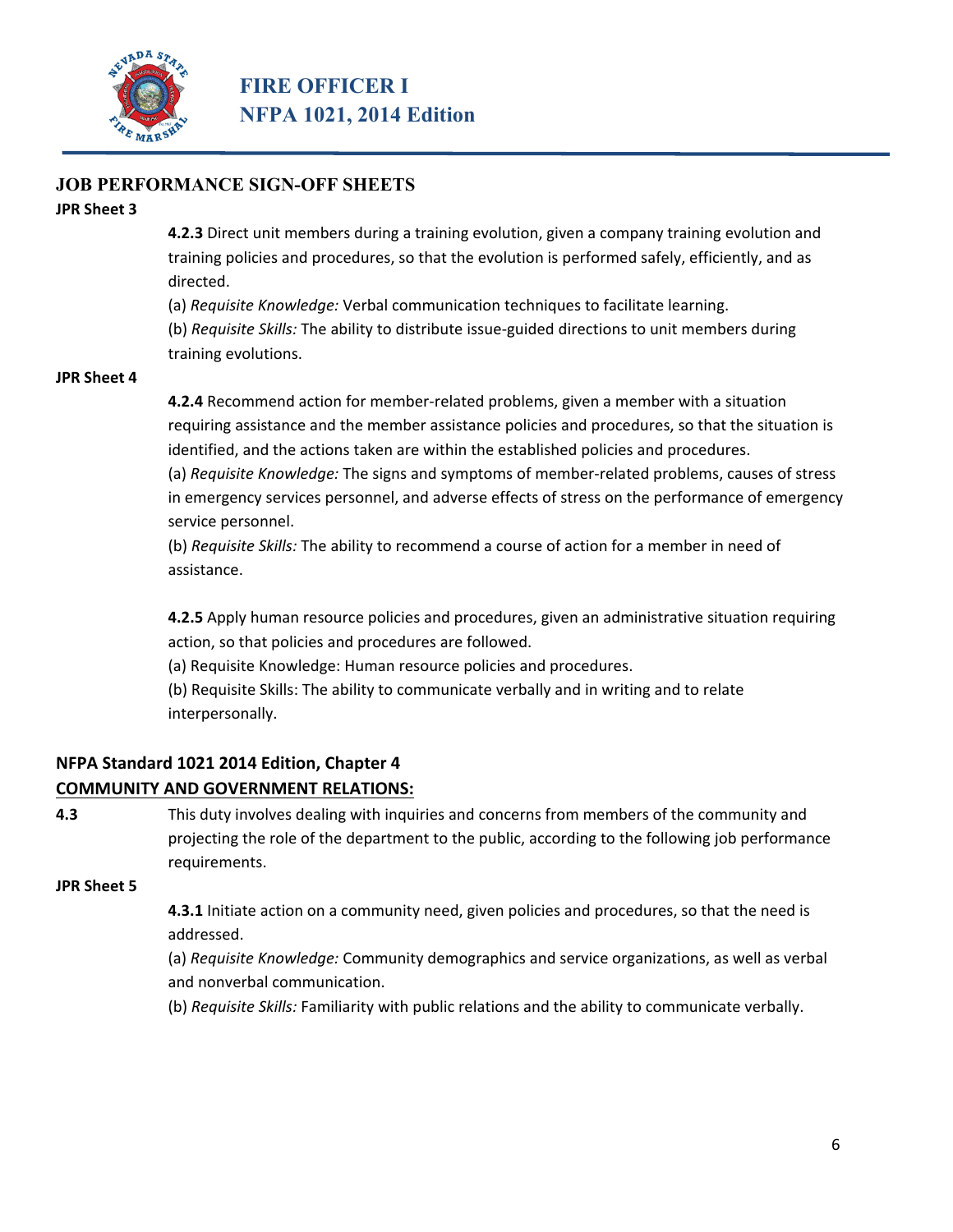

#### **JPR Sheet 6**

**4.3.2** Initiate action to a citizen's concern, given policies and procedures, so that the concern is answered or referred to the correct individual for action and all policies and procedures are complied with.

(a) *Requisite Knowledge:* Interpersonal relationships and verbal and nonverbal communication.

(b) *Requisite Skills:* Familiarity with public relations and the ability to communicate verbally.

#### **JPR Sheet 7**

**4.3.3** Respond to a public inquiry, given the policies and procedures, so that the inquiry is answered accurately, courteously, and in accordance with applicable policies and procedures.

(a) *Requisite Knowledge:* Written and oral communication techniques.

(b) *Requisite Skills:* The ability to relate interpersonally and to respond to public inquiries.

### **NFPA Standard 1021 2014 Edition, Chapter 4**

#### **ADMINISTRATION:**

**4.4** This duty involves general administrative functions and the implementation of departmental policies and procedures at the unit level, according to the following job performance requirements.

#### **JPR Sheet 8**

**4.4.1** Recommend changes to existing departmental policies and/or implement a new departmental policy at the unit level, given a new departmental policy, so that the policy is communicated to and understood by unit members.

(a) *Requisite Knowledge:* Written and oral communication.

(b) *Requisite Skills:* The ability to relate interpersonally.

**4.4.2** Execute routine unit-level administrative functions, given forms and record-management systems, so that the reports and logs are complete, and files are maintained in accordance with policies and procedures.

(a) *Requisite Knowledge:* Administrative policies and procedures and records management.

(b) *Requisite Skills:* The ability to communicate orally and in writing.

#### **JPR Sheet 9**

**4.4.3** Prepare a budget request, given a need and budget forms, so that the request is in the proper format and is supported with data.

(a) *Requisite Knowledge:* Policies and procedures and the revenue sources and budget process. (b) *Requisite Skill:* The ability to communicate in writing.

#### **JPR Sheet 10**

**4.4.4** Explain the purpose of each management component of the organization, given an organization chart, so that the explanation is current and accurate and clearly identifies the purpose and mission of the organization.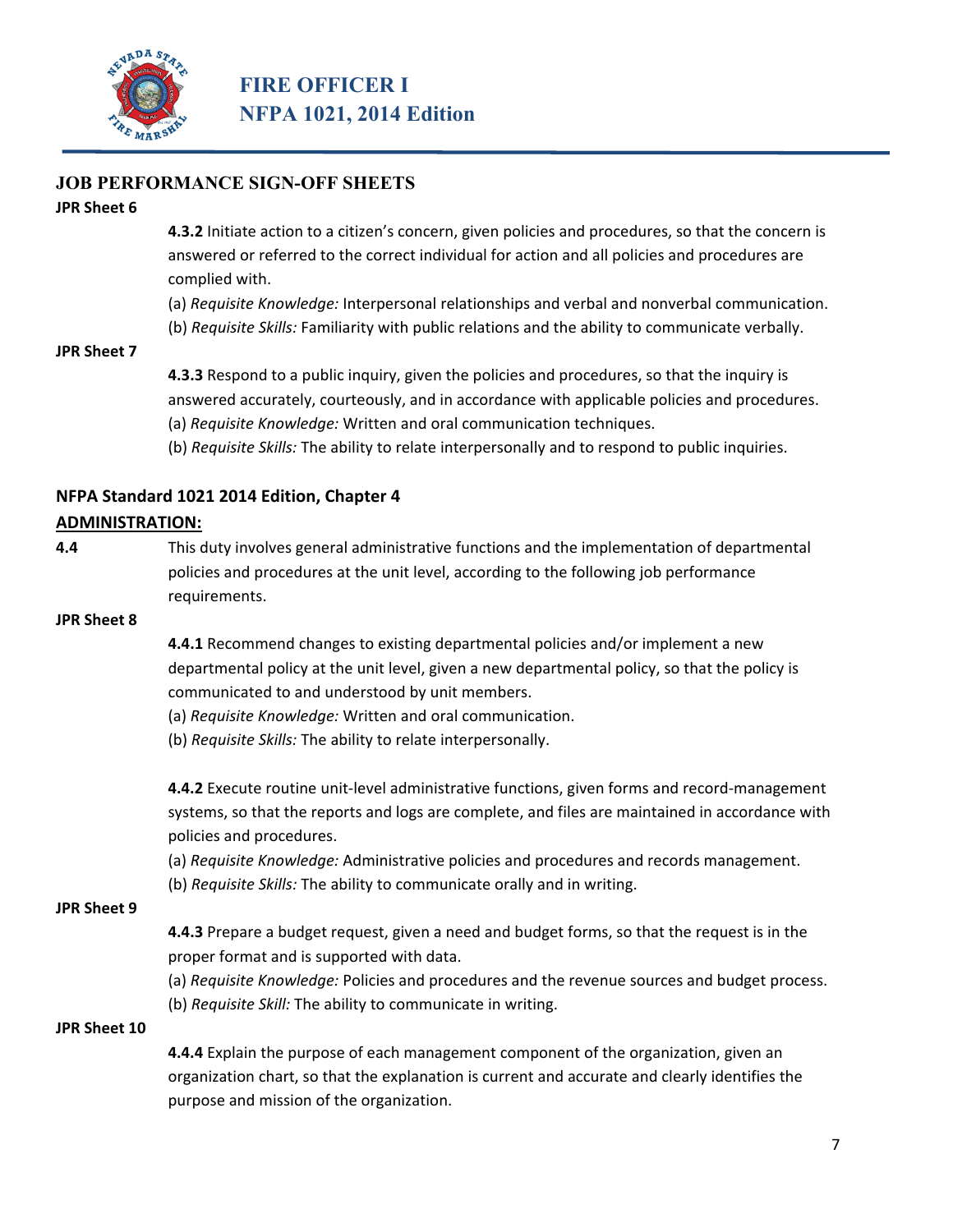

#### **NFPA Standard 1021 2014 Edition, Chapter 2**

#### **INSPECTIONS AND INVESTIGATIONS:**

**4.5** This duty involves conducting inspections to identify hazards and address violations, performing a fire investigation to determine preliminary cause, securing the incident scene, and preserving evidence, according to the following job performance requirements.

#### **JPR Sheet 11**

**4.5.1** Describe the procedures of the AHJ for conducting fire inspections, given any of the following occupancies, so that all hazards, including hazardous materials, are identified, approved forms are completed and approved actions are taken

- 1 Assembly
- 2 Educational
- 3 Health
- 4 Detention
- 5 Residential
- 6 Mercantile
- 7 Business
- 8 Industrial
- 9 Storage
- 10 Unusual Structures
- 11 Mixed Structures

**4.5.2** Identify construction, alarm, detection, and suppression features that contribute to or prevent the spread of fire, heat and smoke throughout the building or from one building to another, given an occupancy and the policies and forms of the AHJ so that a pre‐incident plan for any of the following occupancies is developed.

- 1 Public Assembly
- 2 Educational
- 3 Institutional
- 4 Residential
- 5 Business
- 6 Industrial
- 7 Manufacturing
- 8 Storage
- 9 Mercantile
- 10 Special Properties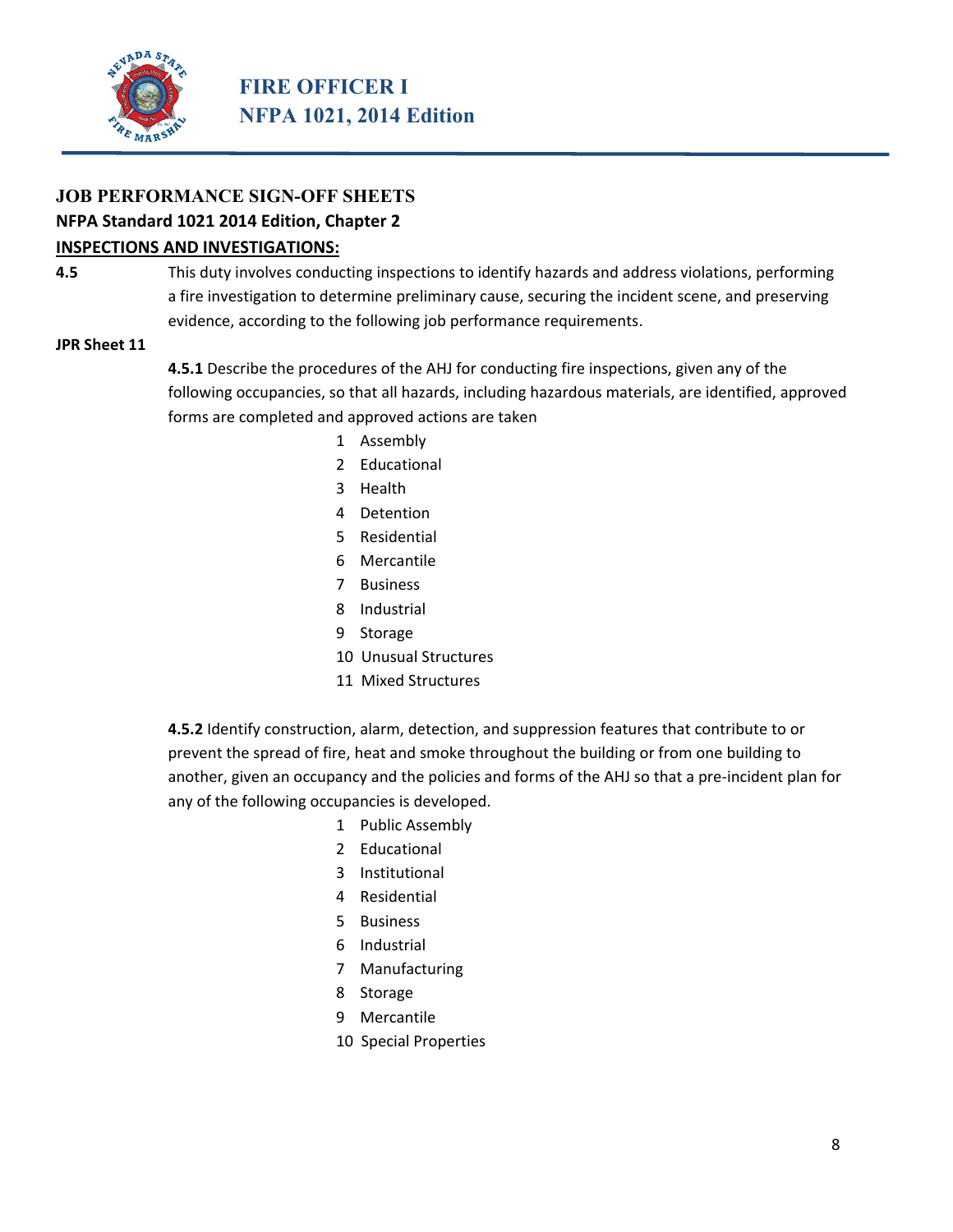

#### **JPR Sheet 12**

**4.5.2** Secure an incident scene, given rope or barrier tape, so that unauthorized persons can recognize the perimeters of the scene are kept from restricted areas, and all evidence or potential evidence is protected from damage or destruction.

(a) *Requisite Knowledge:* Types of evidence, the importance of fire scene security, and evidence preservation.

(b) *Requisite Skill:* The ability to establish perimeters at an incident scene.

#### **NFPA Standard 1021 2014 Edition, Chapter 4**

#### **EMERGENCY SERVICE DELIVERY:**

**4.6** This duty involves supervising emergency operations, conducting pre-incident planning and developing assigned resources in accordance with the local emergency plan and according to the following job performance requirements.

#### **JPR Sheet 13**

**4.6.2** Develop an initial action plan, given size‐up information for an incident and assigned emergency response resources, so that resources are deployed to control the emergency. (a) Requisite Knowledge: Elements of a size‐up, standard operating procedures for emergency operations, and fire behavior.

(b) Requisite Skills: The ability to analyze emergency scene conditions; to activate the local emergency plan, including localized evacuation procedures; to allocate resources, and to communicate orally.

**4.6.3** Implement an action plan at an emergency operation, given assigned resources, type of incident, and a preliminary plan, so that resources are deployed to mitigate the situation. (a) Requisite Knowledge: Standard operating procedures, resources available for the mitigation of fire and other emergency incidents, an incident management system, scene safety, and a personal accountability system.

(b) Requisite Skills: The ability to implement an incident management system, to communicate orally, to manage scene safety, and to supervise and account for assigned personnel under emergency conditions.

**4.6.3** Develop and conduct a post‐incident analysis, given a single unit incident and post‐incident analysis policies, procedures, and forms, so that all required critical elements are identified and communicated, and the approved forms are completed and processed in accordance with policies and procedures.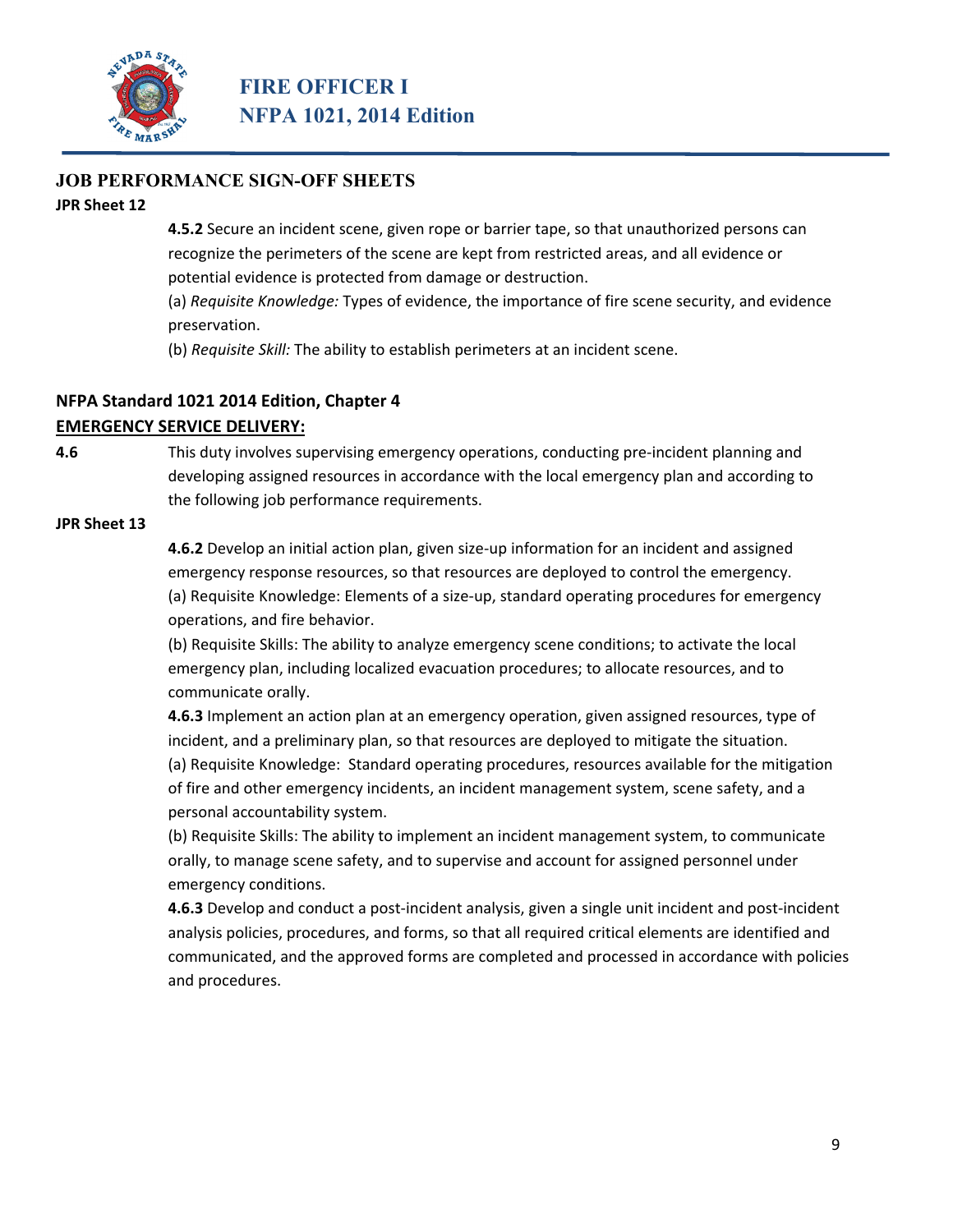

## **NFPA Standard 1021 2014 Edition, Chapter 4**

#### **HEALTH AND SAFETY:**

**4.7** This duty involves integrating safety plans, policies, and procedures into the daily activities as well as the emergency scene, including the donning of appropriate levels of personal protective equipment to ensure a work environment, in accordance with health and safety plans, for all assigned members, according to the following job performance requirements.

#### **JPR Sheet 14**

**4.7.1** Apply safety regulations at the unit level, given safety policies and procedures, so that required reports are completed, in‐service training is conducted, and member responsibilities are conveyed.

(a) *Requisite Knowledge:* The most common causes of personal injury and accident to members, safety policies and procedures, basic workplace safety, and the components of an infectious disease control program.

(b) *Requisite Skills:* The ability to identify safety hazards and to communicate orally and in writing.

**4.7.2** Conduct an initial accident investigation, given an incident and investigation forms, so that the incident is documented, and reports are processed in accordance with policies and procedures.

(a) *Requisite Knowledge:* Procedures for conducting an accident investigation, and safety policies and procedures.

(b) *Requisite Skills:* The ability to communicate verbally and in writing and to conduct interviews.

#### **JPR Sheet 15**

**4.7.3** Explain the benefits of being physically and medically capable of performing assigned duties and effectively functioning during peak physical demand activities, given current fire service trends and agency policies, so that the need to participate in wellness and fitness programs is explained to members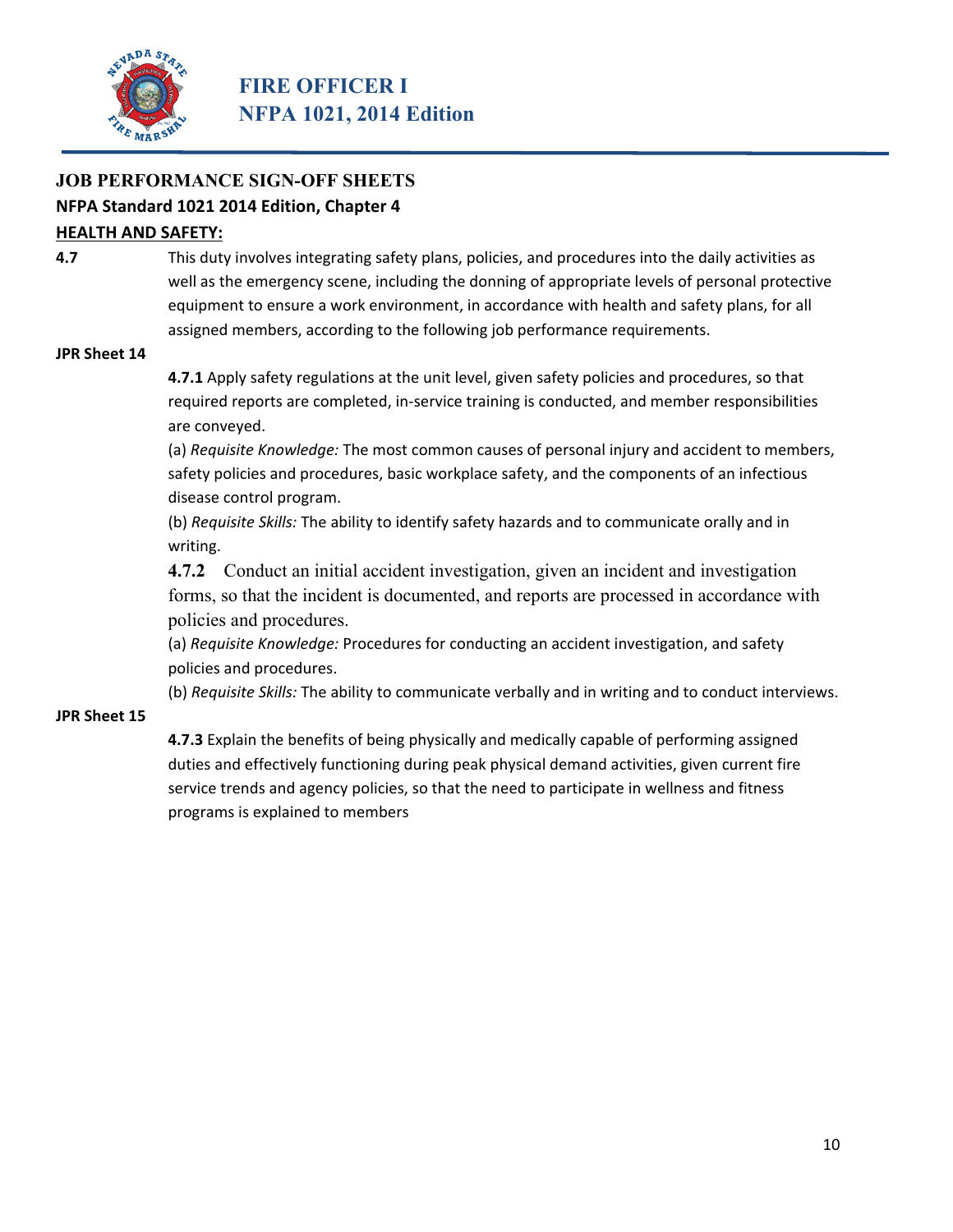

## **The following candidate has successfully met all required performance skills for the Fire Officer NFPA 1021 2014 edition:**

*Please make sure you eliminate all information in compliance with the Privacy Act and HIPAA guidelines. This packet may be reviewed outside of the SFMD by members of the Fire Officer Certification committee.* 

| Candidate Name:                |       |
|--------------------------------|-------|
| Candidate Signature:           | Date: |
| <b>Chief or Designee Name:</b> |       |
| Chief or Designee Signature:   | Date: |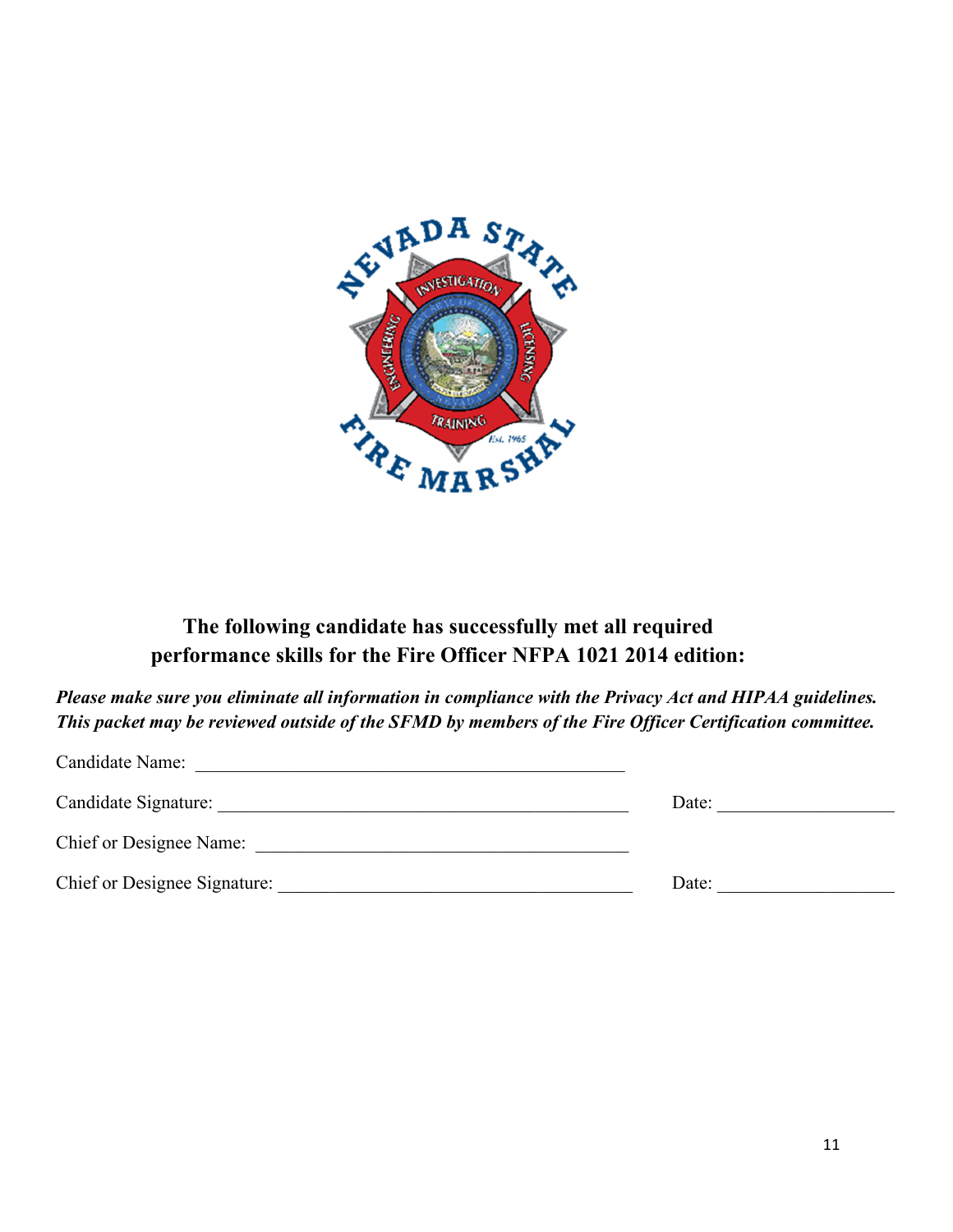

## **FIRE OFFICER I Skills Sheet 1 NFPA 1021, 2014 Edition**

## **Candidate Name: \_\_\_\_\_\_\_\_\_\_\_\_\_\_\_\_\_\_\_\_\_\_\_\_\_\_\_\_\_\_\_\_\_\_\_\_\_\_\_\_\_\_\_\_\_\_\_\_\_\_\_\_\_\_\_\_\_\_\_\_\_\_**

|     | STANDARD: 4.2.1, 4.4.5, 4.6.3                                                                    |                                                                                                                                                                                                                                                                                                                                                                                                                                                                                                                                                                                                                                                                                                                                                                                     |  |  |
|-----|--------------------------------------------------------------------------------------------------|-------------------------------------------------------------------------------------------------------------------------------------------------------------------------------------------------------------------------------------------------------------------------------------------------------------------------------------------------------------------------------------------------------------------------------------------------------------------------------------------------------------------------------------------------------------------------------------------------------------------------------------------------------------------------------------------------------------------------------------------------------------------------------------|--|--|
|     | NFPA 1021, 2014<br><b>General Requirements</b>                                                   | Task: Assign tasks or responsibilities to unit members, given an assignment at an<br>emergency operation, so that the instructions are complete, clear, and concise;<br>safety considerations are addressed; and the desired outcomes are conveyed.<br>Task: Explain the needs and benefits of collecting incident response data, given<br>the goals and mission of the organization, so that incident response reports are<br>timely and accurate.<br>Task: Develop and conduct a post-incident analysis, given a single unit incident<br>and post-incident analysis policies, procedures, and forms, so that all required<br>critical elements are identified and communicated, and the approved forms are<br>completed and processed in accordance with policies and procedures. |  |  |
|     | <b>PERFORMANCE</b><br><b>OUTCOME:</b><br>proper policies and procedures<br>the safety violation. | The Candidate will assume the role of company officer supervising the first-due fire company at a<br>residence fire (actual or simulated). Candidate will assign tasks or responsibilities in a complete,<br>clear, and concise manner so that safety considerations are addressed and desired outcomes are<br>conveyed. The candidate will collect all incident response data and complete all organizational<br>incident response forms. The candidate will then conduct a post-incident analysis of the incident using<br>Safety: A safety violation is grounds for automatic failure. All proctors present shall review                                                                                                                                                         |  |  |
|     | EQUIPMENT REQUIRED: Firefighting equipment necessary to complete evolutions.                     |                                                                                                                                                                                                                                                                                                                                                                                                                                                                                                                                                                                                                                                                                                                                                                                     |  |  |
|     | completion, forms, photos/drawings etc., department policy or procedure.                         | <b>CONDITIONS:</b> The Candidate will complete all elements of the assigned task. Include Candidate's narrative on task                                                                                                                                                                                                                                                                                                                                                                                                                                                                                                                                                                                                                                                             |  |  |
| No. |                                                                                                  | <b>Task Steps</b>                                                                                                                                                                                                                                                                                                                                                                                                                                                                                                                                                                                                                                                                                                                                                                   |  |  |
| 1.  | Assign tasks or responsibilities to unit-members at an emergency.                                |                                                                                                                                                                                                                                                                                                                                                                                                                                                                                                                                                                                                                                                                                                                                                                                     |  |  |
| 2.  | Condense instructions in an understandable way.                                                  |                                                                                                                                                                                                                                                                                                                                                                                                                                                                                                                                                                                                                                                                                                                                                                                     |  |  |
| 3.  | Give instructions that are complete, clear, and concise.                                         |                                                                                                                                                                                                                                                                                                                                                                                                                                                                                                                                                                                                                                                                                                                                                                                     |  |  |
| 4.  | Confirm understanding of assignments.                                                            |                                                                                                                                                                                                                                                                                                                                                                                                                                                                                                                                                                                                                                                                                                                                                                                     |  |  |
| 5.  | Convey desired outcomes.                                                                         |                                                                                                                                                                                                                                                                                                                                                                                                                                                                                                                                                                                                                                                                                                                                                                                     |  |  |
| 6.  | Efficiently utilize personnel and equipment available to the company                             |                                                                                                                                                                                                                                                                                                                                                                                                                                                                                                                                                                                                                                                                                                                                                                                     |  |  |
| 7.  | Conduct a incident response report using proper policies, forms and procedures                   |                                                                                                                                                                                                                                                                                                                                                                                                                                                                                                                                                                                                                                                                                                                                                                                     |  |  |
| 8.  | Conduct a post-incident analysis using proper policies, forms and procedures                     |                                                                                                                                                                                                                                                                                                                                                                                                                                                                                                                                                                                                                                                                                                                                                                                     |  |  |

Evaluator Name: \_\_\_\_\_\_\_\_\_\_\_\_\_\_\_\_\_\_\_\_\_\_\_\_\_\_\_\_\_\_\_\_\_\_\_\_\_\_\_\_\_\_\_\_\_\_\_\_\_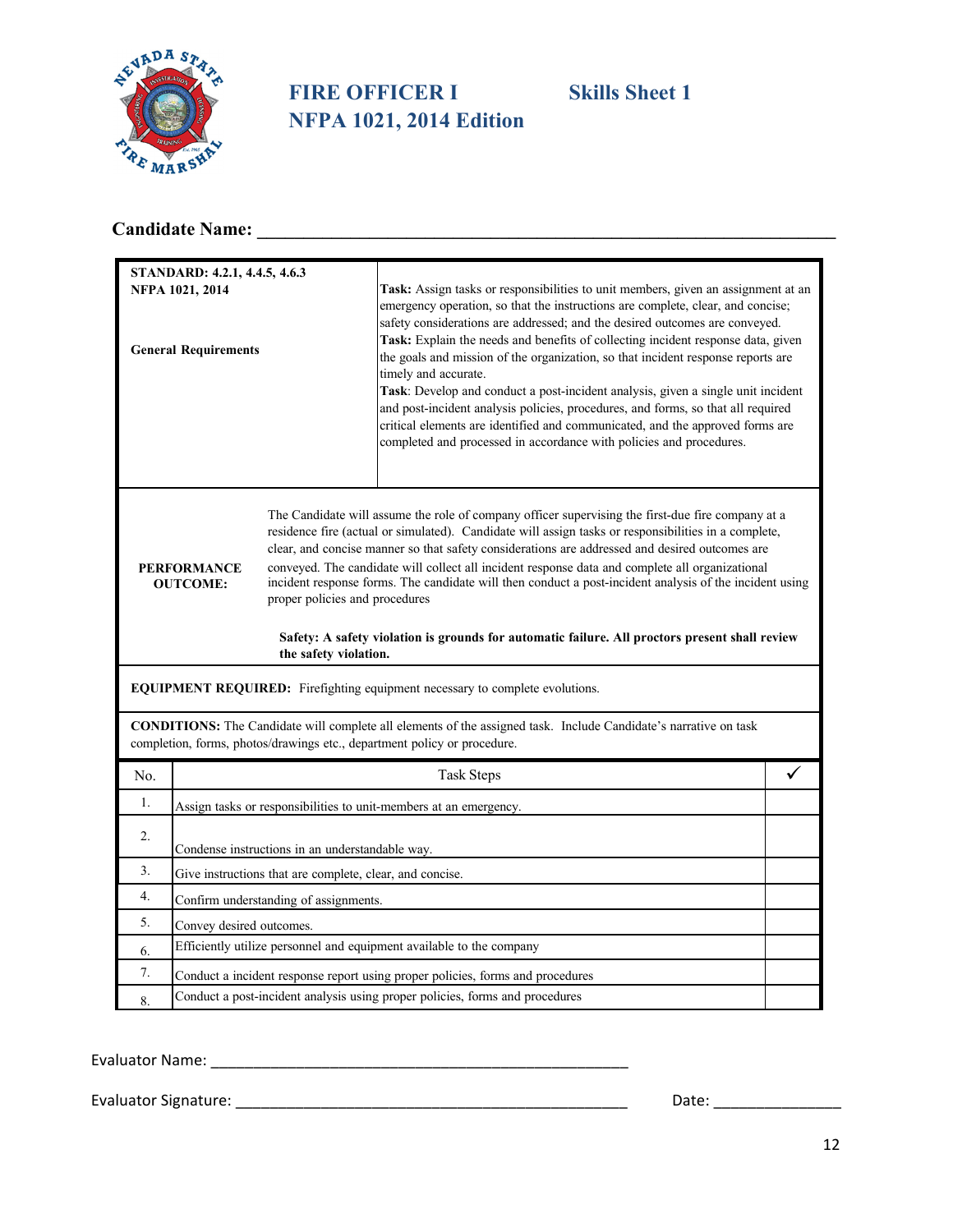

## **FIRE OFFICER I Skill Sheet 2 NFPA 1021, 2014 Edition**

## **Candidate Name: \_\_\_\_\_\_\_\_\_\_\_\_\_\_\_\_\_\_\_\_\_\_\_\_\_\_\_\_\_\_\_\_\_\_\_\_\_\_\_\_\_\_\_\_\_\_\_\_\_\_\_\_\_\_\_\_\_\_\_\_\_\_**

|     | <b>STANDARD: 4.2.2, 4.2.6</b>                                                                                                                                                                                                                                                                                                                                                                                                                                                                                                                                                                                                                                                                                                                                                                                                                                        |                                                                                                                                                                                                                                                                                                                                                                                                                                                                                                                                                                                                                                                                                |  |  |
|-----|----------------------------------------------------------------------------------------------------------------------------------------------------------------------------------------------------------------------------------------------------------------------------------------------------------------------------------------------------------------------------------------------------------------------------------------------------------------------------------------------------------------------------------------------------------------------------------------------------------------------------------------------------------------------------------------------------------------------------------------------------------------------------------------------------------------------------------------------------------------------|--------------------------------------------------------------------------------------------------------------------------------------------------------------------------------------------------------------------------------------------------------------------------------------------------------------------------------------------------------------------------------------------------------------------------------------------------------------------------------------------------------------------------------------------------------------------------------------------------------------------------------------------------------------------------------|--|--|
|     | NFPA 1021, 2014<br><b>General Requirements</b>                                                                                                                                                                                                                                                                                                                                                                                                                                                                                                                                                                                                                                                                                                                                                                                                                       | Task: Assign tasks or responsibilities to unit members, given an assignment under<br>non-emergency conditions at a station or other work location, so that the<br>instructions are complete, clear, and concise; safety considerations are addressed,<br>and the desired outcomes are conveyed.<br>Task: Coordinate the completion of assigned tasks and projects by members,<br>given a list of projects and tasks and the job requirements of subordinates, so that<br>the assignments are prioritized, a plan for the completion of each assignment is<br>developed, and members are assigned to specific tasks and supervised during the<br>completion of the assignments. |  |  |
|     | The Candidate will assume the role of company officer supervising other firefighters at a station. The<br>candidate will assign non-emergent job duties our projects to unit members such as (station duties,<br>apparatus maintenance, special projects) The assignment will be to assign specific tasks and resources<br>to each individual firefighter, provide for adequate supervision and safety considerations, so that the<br>company's assignment is completed. Make a written plan of what specific tasks and resources are<br><b>PERFORMANCE</b><br>assigned to each firefighter. Establish an order of priority of tasks and a timeline for completion. The<br><b>OUTCOME:</b><br>company will remain run-ready at all times.<br>Safety: A safety violation is grounds for automatic failure. All proctors present shall review the<br>safety violation. |                                                                                                                                                                                                                                                                                                                                                                                                                                                                                                                                                                                                                                                                                |  |  |
|     | EQUIPMENT REQUIRED: Paper, Pen/pencil, computer if applicable.                                                                                                                                                                                                                                                                                                                                                                                                                                                                                                                                                                                                                                                                                                                                                                                                       |                                                                                                                                                                                                                                                                                                                                                                                                                                                                                                                                                                                                                                                                                |  |  |
|     |                                                                                                                                                                                                                                                                                                                                                                                                                                                                                                                                                                                                                                                                                                                                                                                                                                                                      | CONDITIONS: The Candidate will complete all elements of the assigned task. Include Candidate's narrative on task<br>completion, forms, photos/drawings etc., department policy or procedure.                                                                                                                                                                                                                                                                                                                                                                                                                                                                                   |  |  |
| No. |                                                                                                                                                                                                                                                                                                                                                                                                                                                                                                                                                                                                                                                                                                                                                                                                                                                                      | Task Steps                                                                                                                                                                                                                                                                                                                                                                                                                                                                                                                                                                                                                                                                     |  |  |
| 1.  |                                                                                                                                                                                                                                                                                                                                                                                                                                                                                                                                                                                                                                                                                                                                                                                                                                                                      | Establish reliable method of alerting company for non-emergency runs.                                                                                                                                                                                                                                                                                                                                                                                                                                                                                                                                                                                                          |  |  |
| 2.  | Provide appropriate safety equipment to each member based on task.                                                                                                                                                                                                                                                                                                                                                                                                                                                                                                                                                                                                                                                                                                                                                                                                   |                                                                                                                                                                                                                                                                                                                                                                                                                                                                                                                                                                                                                                                                                |  |  |
| 3.  | Give instructions that are clear, concise, and precise.                                                                                                                                                                                                                                                                                                                                                                                                                                                                                                                                                                                                                                                                                                                                                                                                              |                                                                                                                                                                                                                                                                                                                                                                                                                                                                                                                                                                                                                                                                                |  |  |
| 4.  | Efficiently utilize personnel and equipment available to the company.                                                                                                                                                                                                                                                                                                                                                                                                                                                                                                                                                                                                                                                                                                                                                                                                |                                                                                                                                                                                                                                                                                                                                                                                                                                                                                                                                                                                                                                                                                |  |  |
| 5.  | Provide for adequate supervision of each member.                                                                                                                                                                                                                                                                                                                                                                                                                                                                                                                                                                                                                                                                                                                                                                                                                     |                                                                                                                                                                                                                                                                                                                                                                                                                                                                                                                                                                                                                                                                                |  |  |
| 6.  | Create a written plan that fully accomplishes the assignment.                                                                                                                                                                                                                                                                                                                                                                                                                                                                                                                                                                                                                                                                                                                                                                                                        |                                                                                                                                                                                                                                                                                                                                                                                                                                                                                                                                                                                                                                                                                |  |  |

Evaluator Name: \_\_\_\_\_\_\_\_\_\_\_\_\_\_\_\_\_\_\_\_\_\_\_\_\_\_\_\_\_\_\_\_\_\_\_\_\_\_\_\_\_\_\_\_\_\_\_\_\_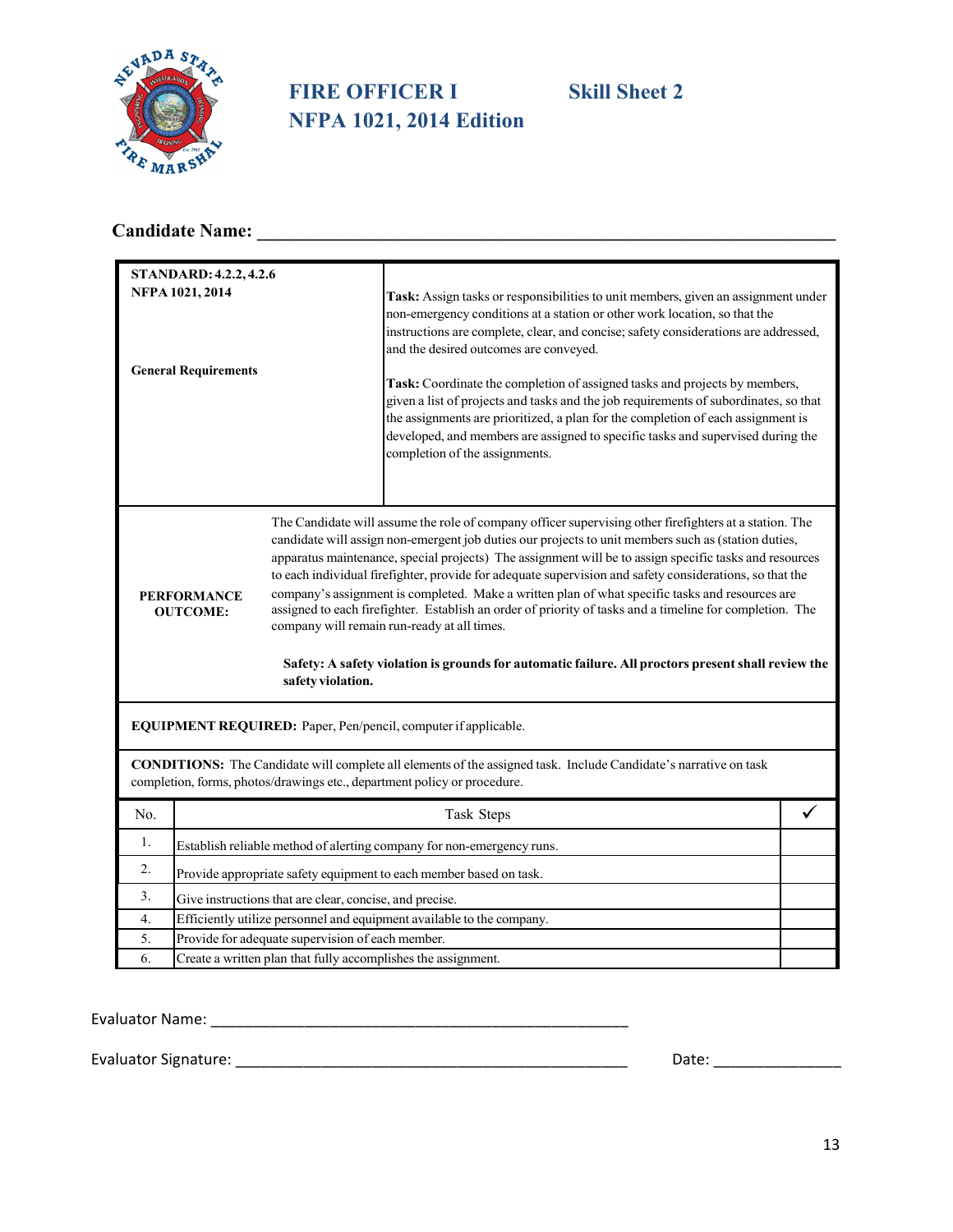

## **FIRE OFFICER I Skill Sheet 3 NFPA 1021, 2014 Edition**

## **Candidate Name: \_\_\_\_\_\_\_\_\_\_\_\_\_\_\_\_\_\_\_\_\_\_\_\_\_\_\_\_\_\_\_\_\_\_\_\_\_\_\_\_\_\_\_\_\_\_\_\_\_\_\_\_\_\_\_\_\_\_\_\_\_\_**

|     | STANDARD: 4.2.3<br>NFPA 1021, 2014<br><b>General Requirements</b>                                                                                                                                   |  | Task: Direct unit members during a training evolution, given a company training<br>evolution and training policies and procedures, so that the evolution is performed<br>safely, efficiently, and as directed                                                                                                                                                                         |  |
|-----|-----------------------------------------------------------------------------------------------------------------------------------------------------------------------------------------------------|--|---------------------------------------------------------------------------------------------------------------------------------------------------------------------------------------------------------------------------------------------------------------------------------------------------------------------------------------------------------------------------------------|--|
|     | <b>PERFORMANCE</b><br>policy and procedures.<br><b>OUTCOME:</b><br>safety violation.                                                                                                                |  | The Candidate will assume the role of a company officer conducting a training evolution<br>for those under his command. The Candidate will communicate verbal instructions to the<br>company, so that the evolution is safely and efficiently performed according to applicable<br>Safety: A safety violation is grounds for automatic failure. All proctors present shall review the |  |
|     | <b>EQUIPMENT REQUIRED:</b> Company members, training equipment necessary to complete the assigned evolution. Policies<br>and procedures.                                                            |  |                                                                                                                                                                                                                                                                                                                                                                                       |  |
|     | <b>CONDITIONS:</b> The Candidate will complete all elements of the assigned task. Include Candidate's narrative on task<br>completion, forms, photos/drawings etc., department policy or procedure. |  |                                                                                                                                                                                                                                                                                                                                                                                       |  |
| No. | Task Steps                                                                                                                                                                                          |  |                                                                                                                                                                                                                                                                                                                                                                                       |  |
| 1.  | Provide written or verbal instructions to the company members.                                                                                                                                      |  |                                                                                                                                                                                                                                                                                                                                                                                       |  |
| 2.  | Conduct the evolution in a safe and efficient manner.                                                                                                                                               |  |                                                                                                                                                                                                                                                                                                                                                                                       |  |
| 3.  | Ensure compliance with applicable policies and procedures.                                                                                                                                          |  |                                                                                                                                                                                                                                                                                                                                                                                       |  |
| 4.  | Maximize learning by anticipating needs or problems.                                                                                                                                                |  |                                                                                                                                                                                                                                                                                                                                                                                       |  |
| 5.  | Address improper methods or mistakes made by company members.                                                                                                                                       |  |                                                                                                                                                                                                                                                                                                                                                                                       |  |
| 6.  | Successfully complete the training evolution.                                                                                                                                                       |  |                                                                                                                                                                                                                                                                                                                                                                                       |  |

### Evaluator Name: \_\_\_\_\_\_\_\_\_\_\_\_\_\_\_\_\_\_\_\_\_\_\_\_\_\_\_\_\_\_\_\_\_\_\_\_\_\_\_\_\_\_\_\_\_\_\_\_\_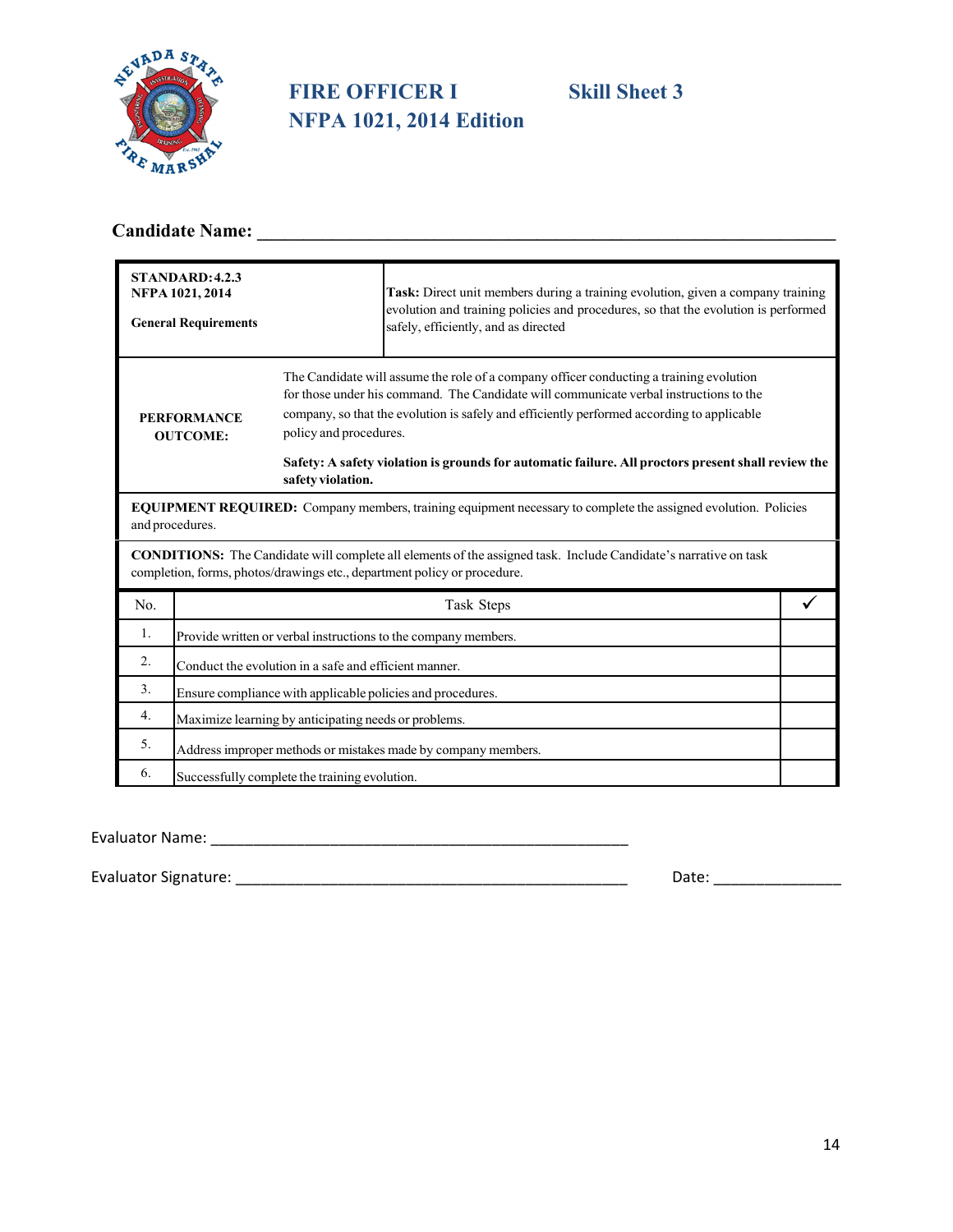

## **FIRE OFFICER I Skill Sheet 4 NFPA 1021, 2014 Edition**

## **Candidate Name: \_\_\_\_\_\_\_\_\_\_\_\_\_\_\_\_\_\_\_\_\_\_\_\_\_\_\_\_\_\_\_\_\_\_\_\_\_\_\_\_\_\_\_\_\_\_\_\_\_\_\_\_\_\_\_\_\_\_\_\_\_\_**

|     | <b>STANDARD: 4.2.4, 4.2.5</b><br>Task: Recommend action for member-related problems, given a member with a<br>NFPA 1021, 2014<br>situation requiring assistance and the member assistance policies and procedures,<br>so that the situation is identified and the actions taken are within the established<br>policies and procedures.<br><b>General Requirements</b><br>Task: Apply human resource policies and procedures, given an administrative<br>situation requiring action, so that policies and procedures are followed. |                   |                                                                                                                                                                                                                                                                                                                                                                                                                                                                                                                                                                                                                                                                                                                                                                                                                                                                                                                                                                                                                            |   |
|-----|-----------------------------------------------------------------------------------------------------------------------------------------------------------------------------------------------------------------------------------------------------------------------------------------------------------------------------------------------------------------------------------------------------------------------------------------------------------------------------------------------------------------------------------|-------------------|----------------------------------------------------------------------------------------------------------------------------------------------------------------------------------------------------------------------------------------------------------------------------------------------------------------------------------------------------------------------------------------------------------------------------------------------------------------------------------------------------------------------------------------------------------------------------------------------------------------------------------------------------------------------------------------------------------------------------------------------------------------------------------------------------------------------------------------------------------------------------------------------------------------------------------------------------------------------------------------------------------------------------|---|
|     | <b>PERFORMANCE</b><br><b>OUTCOME:</b>                                                                                                                                                                                                                                                                                                                                                                                                                                                                                             | safety violation. | The Candidate will assume the role of company officer. A subordinate member of the fire department<br>approaches the company officer with a problem. Member-related problems could include substance<br>abuse; acute, chronic and delayed stress; and health, financial, personal, family, and other situations that<br>may adversely affect the member's job performance. Candidate must listen carefully to determine the<br>true nature of the problem and provide emotional support through active listening. Candidate will<br>determine an initial course of action (within the Company Officer's scope of authority), explain the<br>course of action to the member, and make appropriate verbal notification and written documentation to<br>the Company Officer's next in line Supervisor.<br>Safety: A safety violation is grounds for automatic failure. All proctors present shall review the<br>EQUIPMENT REQUIRED: Subordinate member and supervisor of the company officer. Policies and procedures. Paper, |   |
|     | pen/pencil, computer if applicable.                                                                                                                                                                                                                                                                                                                                                                                                                                                                                               |                   |                                                                                                                                                                                                                                                                                                                                                                                                                                                                                                                                                                                                                                                                                                                                                                                                                                                                                                                                                                                                                            |   |
|     | CONDITIONS: The Candidate will complete all elements of the assigned task. Include Candidate's narrative on task<br>completion, forms, photos/drawings etc., department policy or procedure.                                                                                                                                                                                                                                                                                                                                      |                   |                                                                                                                                                                                                                                                                                                                                                                                                                                                                                                                                                                                                                                                                                                                                                                                                                                                                                                                                                                                                                            |   |
| No. |                                                                                                                                                                                                                                                                                                                                                                                                                                                                                                                                   |                   | Task Steps                                                                                                                                                                                                                                                                                                                                                                                                                                                                                                                                                                                                                                                                                                                                                                                                                                                                                                                                                                                                                 | ✓ |
| 1.  |                                                                                                                                                                                                                                                                                                                                                                                                                                                                                                                                   |                   | Ensure the privacy of conversation between Officer and subordinate.                                                                                                                                                                                                                                                                                                                                                                                                                                                                                                                                                                                                                                                                                                                                                                                                                                                                                                                                                        |   |
| 2.  | Understand and apply knowledge of post-critical incident stress, and/or other stress-related situations.                                                                                                                                                                                                                                                                                                                                                                                                                          |                   |                                                                                                                                                                                                                                                                                                                                                                                                                                                                                                                                                                                                                                                                                                                                                                                                                                                                                                                                                                                                                            |   |
| 3.  | Demonstrate a caring, mature, and responsible attitude.                                                                                                                                                                                                                                                                                                                                                                                                                                                                           |                   |                                                                                                                                                                                                                                                                                                                                                                                                                                                                                                                                                                                                                                                                                                                                                                                                                                                                                                                                                                                                                            |   |
| 4.  | Adhere to applicable policies and procedures.                                                                                                                                                                                                                                                                                                                                                                                                                                                                                     |                   |                                                                                                                                                                                                                                                                                                                                                                                                                                                                                                                                                                                                                                                                                                                                                                                                                                                                                                                                                                                                                            |   |
| 5.  | Provide written notification to Officer's supervisor as soon as possible.                                                                                                                                                                                                                                                                                                                                                                                                                                                         |                   |                                                                                                                                                                                                                                                                                                                                                                                                                                                                                                                                                                                                                                                                                                                                                                                                                                                                                                                                                                                                                            |   |
| 6.  | Provide a good faith written recommendation for further action to Officer's supervisor.                                                                                                                                                                                                                                                                                                                                                                                                                                           |                   |                                                                                                                                                                                                                                                                                                                                                                                                                                                                                                                                                                                                                                                                                                                                                                                                                                                                                                                                                                                                                            |   |

Evaluator Name: \_\_\_\_\_\_\_\_\_\_\_\_\_\_\_\_\_\_\_\_\_\_\_\_\_\_\_\_\_\_\_\_\_\_\_\_\_\_\_\_\_\_\_\_\_\_\_\_\_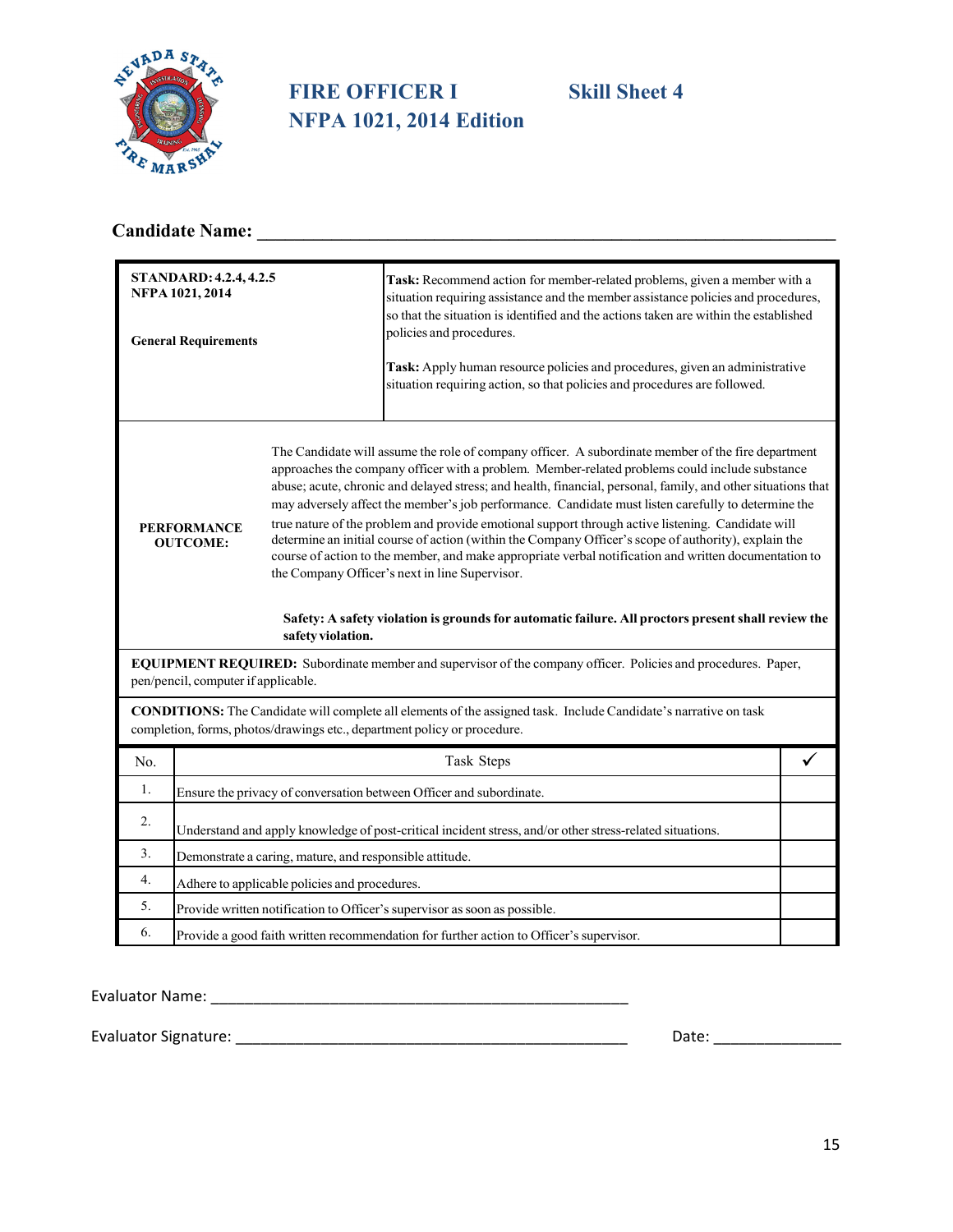

## **FIRE OFFICER I** Skill Sheet 5 **NFPA 1021, 2014 Edition**

## **Candidate Name: \_\_\_\_\_\_\_\_\_\_\_\_\_\_\_\_\_\_\_\_\_\_\_\_\_\_\_\_\_\_\_\_\_\_\_\_\_\_\_\_\_\_\_\_\_\_\_\_\_\_\_\_\_\_\_\_\_\_\_\_\_\_**

|     | <b>STANDARD: 4.3.1</b><br>NFPA 1021, 2014<br><b>General Requirements</b> |                                                                          | Task: Initiate action on a community need, given policies and procedures, so that<br>the need is addressed.                                                                                                                                                                                                                                                                                                                                                                        |  |
|-----|--------------------------------------------------------------------------|--------------------------------------------------------------------------|------------------------------------------------------------------------------------------------------------------------------------------------------------------------------------------------------------------------------------------------------------------------------------------------------------------------------------------------------------------------------------------------------------------------------------------------------------------------------------|--|
|     | <b>PERFORMANCE</b><br><b>OUTCOME:</b>                                    | need.<br>safety violation.                                               | Candidate will appropriately respond to a routine request from a citizen of the community,<br>(e.g. safety talk, safety drill, car seat inspections, neighborhood request, etc.) Candidate<br>will answer the need accurately, courteously, and in accordance with policies and<br>procedures. Candidate will then initiate the process and respond to the desired community<br>Safety: A safety violation is grounds for automatic failure. All proctors present shall review the |  |
|     | <b>EQUIPMENT REQUIRED:</b>                                               |                                                                          |                                                                                                                                                                                                                                                                                                                                                                                                                                                                                    |  |
|     |                                                                          | completion, forms, photos/drawings etc., department policy or procedure. | <b>CONDITIONS:</b> The Candidate will complete all elements of the assigned task. Include Candidate's narrative on task                                                                                                                                                                                                                                                                                                                                                            |  |
| No. |                                                                          |                                                                          | Task Steps                                                                                                                                                                                                                                                                                                                                                                                                                                                                         |  |
| 1.  | Demonstrate understanding/compliance with policies and procedures.       |                                                                          |                                                                                                                                                                                                                                                                                                                                                                                                                                                                                    |  |
| 2.  | Respond to the community need accurately and in a timely fashion.        |                                                                          |                                                                                                                                                                                                                                                                                                                                                                                                                                                                                    |  |
| 3.  | Demonstrate the ability to coordinate and schedule a community need.     |                                                                          |                                                                                                                                                                                                                                                                                                                                                                                                                                                                                    |  |
| 4.  |                                                                          |                                                                          | Provide or deliver resources to meet the requested community need.                                                                                                                                                                                                                                                                                                                                                                                                                 |  |

Evaluator Name: \_\_\_\_\_\_\_\_\_\_\_\_\_\_\_\_\_\_\_\_\_\_\_\_\_\_\_\_\_\_\_\_\_\_\_\_\_\_\_\_\_\_\_\_\_\_\_\_\_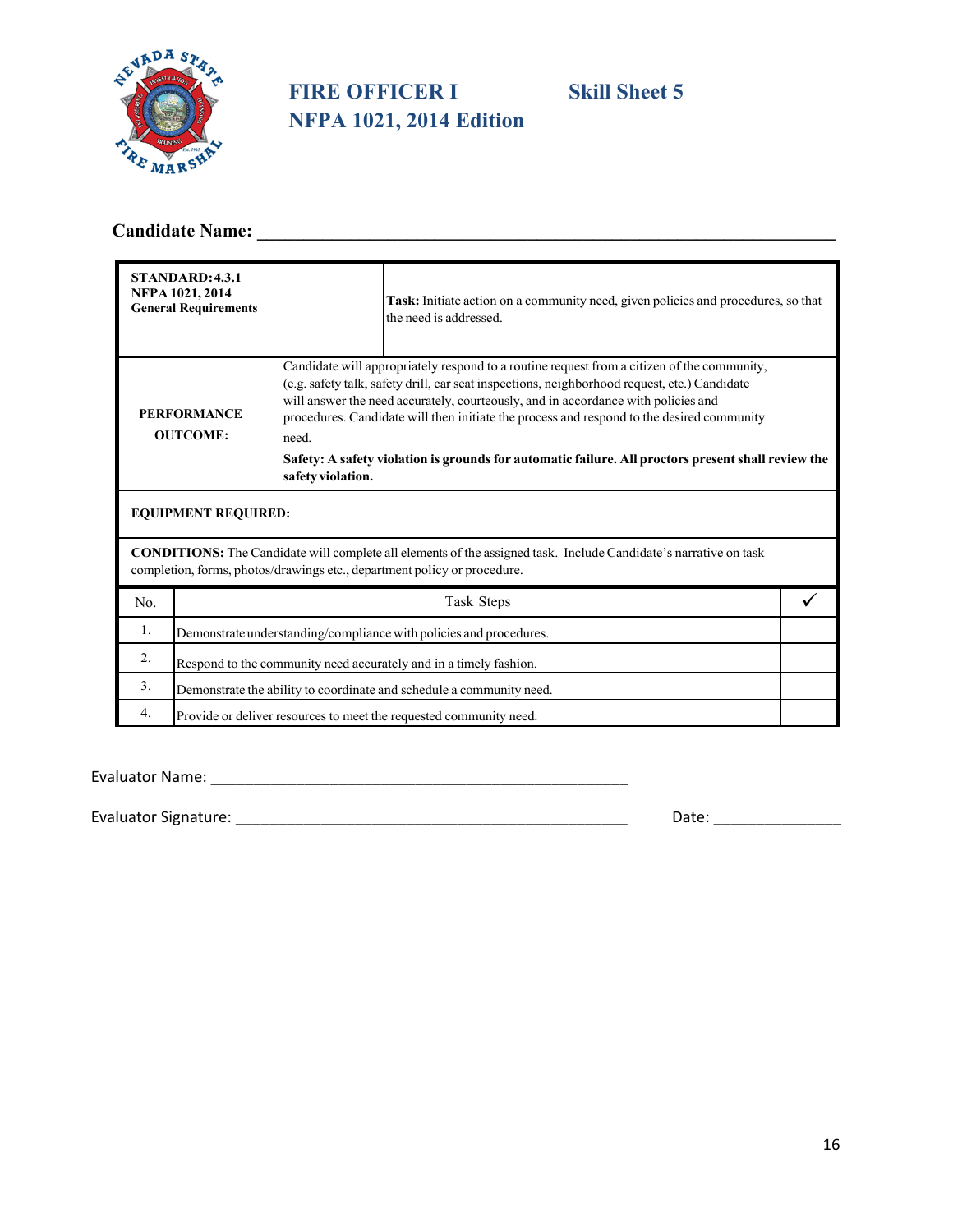

## **FIRE OFFICER I Skill Sheet 6 NFPA 1021, 2014 Edition**

## **Candidate Name: \_\_\_\_\_\_\_\_\_\_\_\_\_\_\_\_\_\_\_\_\_\_\_\_\_\_\_\_\_\_\_\_\_\_\_\_\_\_\_\_\_\_\_\_\_\_\_\_\_\_\_\_\_\_\_\_\_\_\_\_\_\_**

|     | STANDARD: 4.3.2<br>NFPA 1021, 2014<br><b>General Requirements</b>       |                                                                 | Task: Initiate action to a citizen's concern, given policies and procedures, so that<br>the concern is answered or referred to the correct individual for action and all<br>policies and procedures are complied with.                                                                                                                                                                                                                                                                                                           |  |
|-----|-------------------------------------------------------------------------|-----------------------------------------------------------------|----------------------------------------------------------------------------------------------------------------------------------------------------------------------------------------------------------------------------------------------------------------------------------------------------------------------------------------------------------------------------------------------------------------------------------------------------------------------------------------------------------------------------------|--|
|     | <b>PERFORMANCE</b><br><b>OUTCOME:</b>                                   | according to policy.<br>safety violation.                       | The Candidate will assume the role of a Company Officer when a citizen comes to the fire station to<br>make complaint (e.g. careless driving, excessive noise of fire department vehicles or training in his<br>neighborhood, etc.). Candidate will receive the complaint, provide an immediate verbal response to<br>satisfy the citizen's desire that something is to be done, and follow up by initiating proper action<br>Safety: A safety violation is grounds for automatic failure. All proctors present shall review the |  |
|     |                                                                         | <b>EQUIPMENT REQUIRED:</b> Citizen and policies and procedures. |                                                                                                                                                                                                                                                                                                                                                                                                                                                                                                                                  |  |
|     |                                                                         |                                                                 | <b>CONDITIONS:</b> The Candidate will complete all elements of the assigned task. Include Candidate's narrative on task<br>completion, forms, photos/drawings etc., department policy or procedure.                                                                                                                                                                                                                                                                                                                              |  |
| No. |                                                                         |                                                                 | Task Steps                                                                                                                                                                                                                                                                                                                                                                                                                                                                                                                       |  |
| 1.  | Give serious and immediate attention to the Citizen's complaint.        |                                                                 |                                                                                                                                                                                                                                                                                                                                                                                                                                                                                                                                  |  |
| 2.  | Assure Citizen that action will be taken to alleviate the concern.      |                                                                 |                                                                                                                                                                                                                                                                                                                                                                                                                                                                                                                                  |  |
| 3.  | Behave in a respectful, professional, and courteous manner.             |                                                                 |                                                                                                                                                                                                                                                                                                                                                                                                                                                                                                                                  |  |
| 4.  | Allow the Citizen time to adequately communicate the concern.           |                                                                 |                                                                                                                                                                                                                                                                                                                                                                                                                                                                                                                                  |  |
| 5.  | Initiate proper action as required by policy.                           |                                                                 |                                                                                                                                                                                                                                                                                                                                                                                                                                                                                                                                  |  |
| 6.  | Make notification of complaint to the proper individual, if applicable. |                                                                 |                                                                                                                                                                                                                                                                                                                                                                                                                                                                                                                                  |  |

Evaluator Name: \_\_\_\_\_\_\_\_\_\_\_\_\_\_\_\_\_\_\_\_\_\_\_\_\_\_\_\_\_\_\_\_\_\_\_\_\_\_\_\_\_\_\_\_\_\_\_\_\_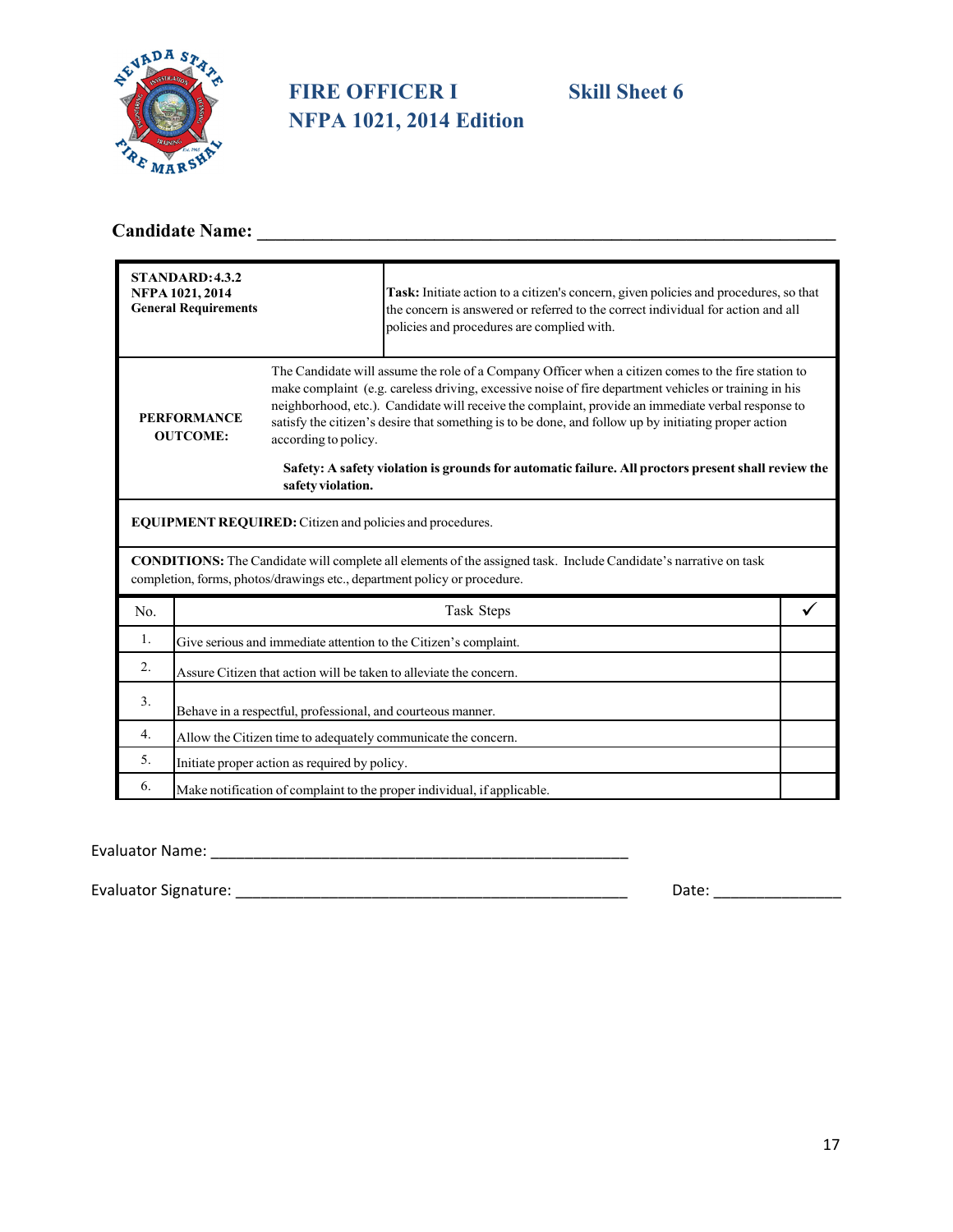

## **FIRE OFFICER I Skill Sheet 7 NFPA 1021, 2014 Edition**

## **Candidate Name: \_\_\_\_\_\_\_\_\_\_\_\_\_\_\_\_\_\_\_\_\_\_\_\_\_\_\_\_\_\_\_\_\_\_\_\_\_\_\_\_\_\_\_\_\_\_\_\_\_\_\_\_\_\_\_\_\_\_\_\_\_\_**

|     | STANDARD: 4.3.3<br>NFPA 1021, 2014<br><b>General Requirements</b>  |                                                   | Task: Respond to a public inquiry, given the policies and procedures, so that the<br>inquiry is answered accurately, courteously, and in accordance with applicable<br>policies and procedures.                                                                                            |  |
|-----|--------------------------------------------------------------------|---------------------------------------------------|--------------------------------------------------------------------------------------------------------------------------------------------------------------------------------------------------------------------------------------------------------------------------------------------|--|
|     | <b>PERFORMANCE</b><br><b>OUTCOME:</b>                              |                                                   | Candidate will assume the role of a Fire Department Officer and respond to a public inquiry (e.g.<br>.application processes, inspection/code questions, permits, etc.) Candidate will answer the inquiry<br>accurately, courteously, and according to established policies and procedures. |  |
|     |                                                                    | safety violation.                                 | Safety: A safety violation is grounds for automatic failure. All proctors present shall review the                                                                                                                                                                                         |  |
|     | <b>EQUIPMENT REQUIRED:</b>                                         |                                                   |                                                                                                                                                                                                                                                                                            |  |
|     |                                                                    |                                                   | <b>CONDITIONS:</b> The Candidate will complete all elements of the assigned task. Include Candidate's narrative on task<br>completion, forms, photos/drawings etc., department policy or procedure.                                                                                        |  |
| No. | Task Steps                                                         |                                                   |                                                                                                                                                                                                                                                                                            |  |
| 1.  | Demonstrate understanding/compliance with policies and procedures. |                                                   |                                                                                                                                                                                                                                                                                            |  |
| 2.  |                                                                    | Answer the public inquiry accurately.             |                                                                                                                                                                                                                                                                                            |  |
| 3.  |                                                                    | Project a professional and courteous demeanor.    |                                                                                                                                                                                                                                                                                            |  |
| 4.  | Demonstrate ability to effectively communicate verbally.           |                                                   |                                                                                                                                                                                                                                                                                            |  |
| 5   | Demonstrate effective written communication, if applicable.        |                                                   |                                                                                                                                                                                                                                                                                            |  |
| 6.  |                                                                    | Respond to the public inquiry in a timely fashion |                                                                                                                                                                                                                                                                                            |  |

### Evaluator Name: \_\_\_\_\_\_\_\_\_\_\_\_\_\_\_\_\_\_\_\_\_\_\_\_\_\_\_\_\_\_\_\_\_\_\_\_\_\_\_\_\_\_\_\_\_\_\_\_\_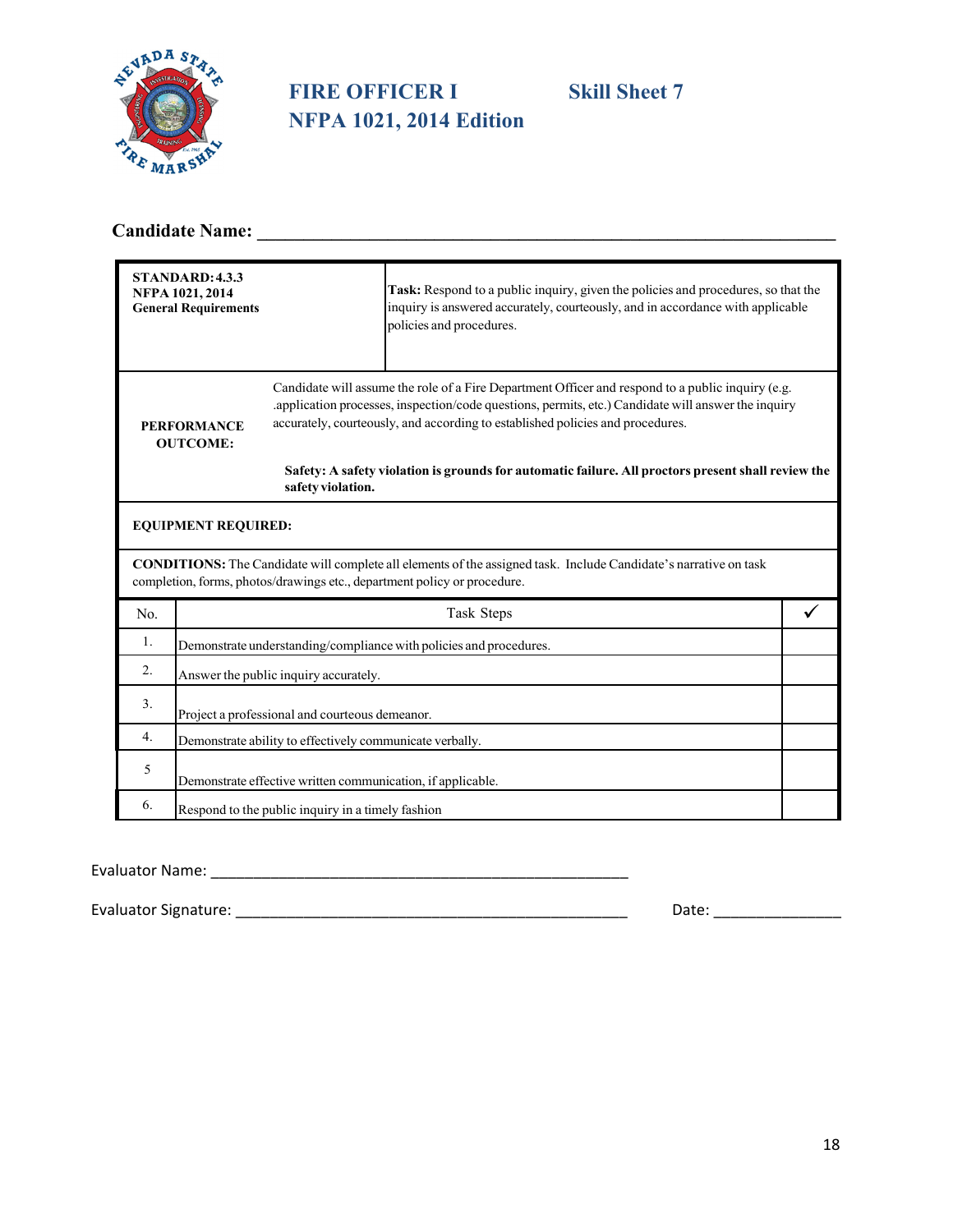

## **FIRE OFFICER I Skill Sheet 8 NFPA 1021, 2014 Edition**

## **Candidate Name: \_\_\_\_\_\_\_\_\_\_\_\_\_\_\_\_\_\_\_\_\_\_\_\_\_\_\_\_\_\_\_\_\_\_\_\_\_\_\_\_\_\_\_\_\_\_\_\_\_\_\_\_\_\_\_\_\_\_\_\_\_\_**

|     | <b>STANDARD: 4.4.1, 4.4.2</b><br>NFPA 1021, 2014<br><b>General Requirements</b>                                                                                                              |                                              | Task: Recommend changes to existing departmental policies and/or implement a<br>new departmental policy at the unit level, given a new departmental policy, so that<br>the policy is communicated to and understood by unit members.<br>Task: Execute routine unit-level administrative functions, given forms and record<br>management systems, so that the reports and logs are complete and files are<br>maintained in accordance with policies and procedures.                                                                                                                            |  |
|-----|----------------------------------------------------------------------------------------------------------------------------------------------------------------------------------------------|----------------------------------------------|-----------------------------------------------------------------------------------------------------------------------------------------------------------------------------------------------------------------------------------------------------------------------------------------------------------------------------------------------------------------------------------------------------------------------------------------------------------------------------------------------------------------------------------------------------------------------------------------------|--|
|     | <b>PERFORMANCE</b><br><b>OUTCOME:</b>                                                                                                                                                        | safety violation.                            | Candidate will assume the role of a Company Officer and recommend change to existing policy or<br>create new policy that needs to be established. Following the approval of such policy, the candidate will<br>provide this policy as new information and provide an implementation to the company training<br>members. Candidate will then update or make changes to any report forms, logs or filing systems that<br>are affected by the implementation of the new or revised policy.<br>Safety: A safety violation is grounds for automatic failure. All proctors present shall review the |  |
|     | EQUIPMENT REQUIRED: Company members. Policy covering written reports of any type. Forms or reports required by the<br>policy. Pen/pencil, computer if applicable.                            |                                              |                                                                                                                                                                                                                                                                                                                                                                                                                                                                                                                                                                                               |  |
|     | CONDITIONS: The Candidate will complete all elements of the assigned task. Include candidate's narrative on task<br>completion, forms, photos/drawings etc., department policy or procedure. |                                              |                                                                                                                                                                                                                                                                                                                                                                                                                                                                                                                                                                                               |  |
| No. |                                                                                                                                                                                              |                                              | Task Steps                                                                                                                                                                                                                                                                                                                                                                                                                                                                                                                                                                                    |  |
| 1.  |                                                                                                                                                                                              |                                              | Show understanding and personal compliance with New Policy.                                                                                                                                                                                                                                                                                                                                                                                                                                                                                                                                   |  |
| 2.  |                                                                                                                                                                                              |                                              | Describe New Policy in a manner understandable to the members.                                                                                                                                                                                                                                                                                                                                                                                                                                                                                                                                |  |
| 3.  | Answer questions correctly with regard to the New Policy, if any.                                                                                                                            |                                              |                                                                                                                                                                                                                                                                                                                                                                                                                                                                                                                                                                                               |  |
| 4.  | Demonstrate how New Policy requires form/reports to be completed.                                                                                                                            |                                              |                                                                                                                                                                                                                                                                                                                                                                                                                                                                                                                                                                                               |  |
| 5   | Adequately communicate information verbally and in writing.                                                                                                                                  |                                              |                                                                                                                                                                                                                                                                                                                                                                                                                                                                                                                                                                                               |  |
| 6.  |                                                                                                                                                                                              | Communicate why the New Policy is necessary. |                                                                                                                                                                                                                                                                                                                                                                                                                                                                                                                                                                                               |  |

Evaluator Name: \_\_\_\_\_\_\_\_\_\_\_\_\_\_\_\_\_\_\_\_\_\_\_\_\_\_\_\_\_\_\_\_\_\_\_\_\_\_\_\_\_\_\_\_\_\_\_\_\_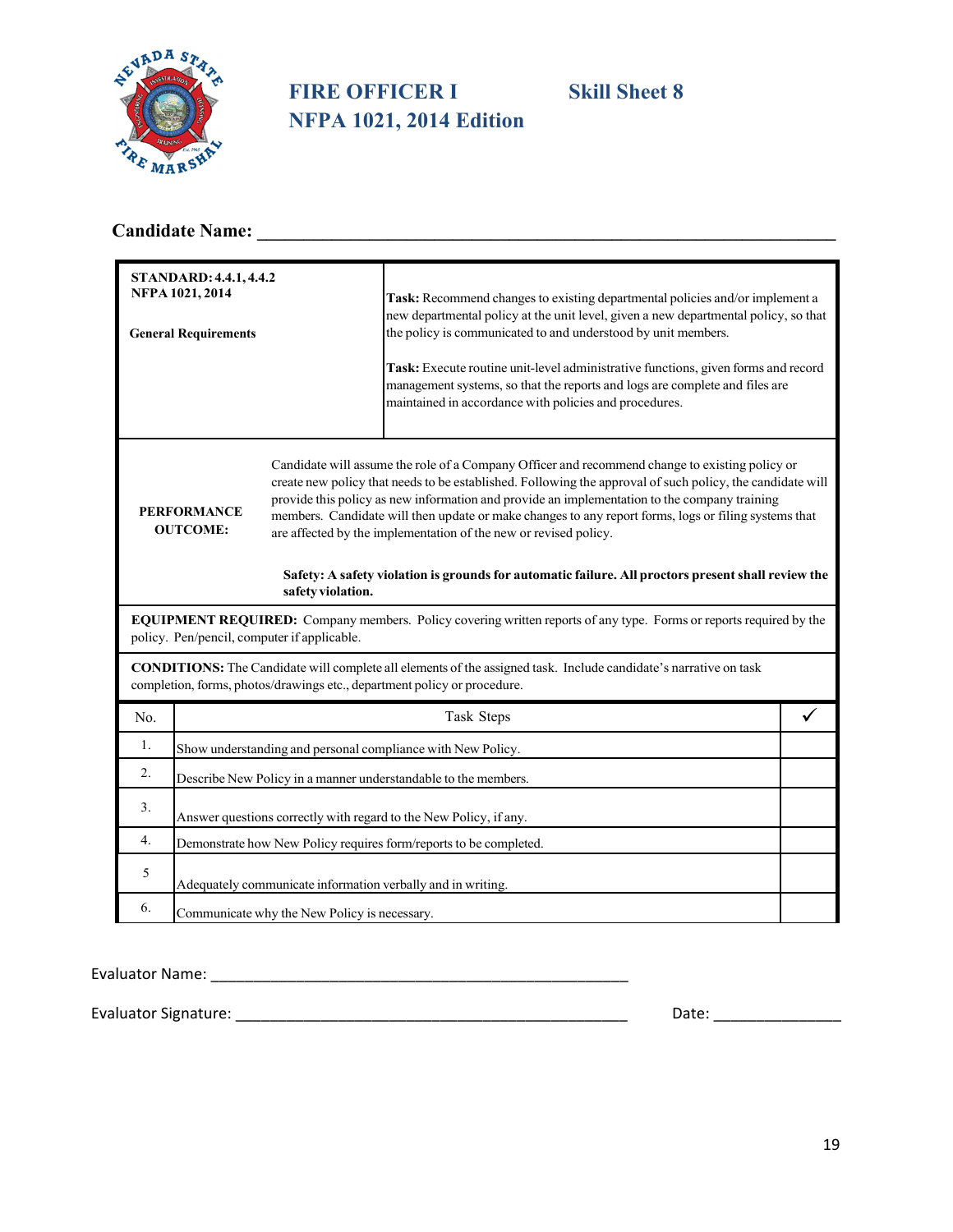

## **FIRE OFFICER I Skill Sheet 9 NFPA 1021, 2014 Edition**

## **Candidate Name: \_\_\_\_\_\_\_\_\_\_\_\_\_\_\_\_\_\_\_\_\_\_\_\_\_\_\_\_\_\_\_\_\_\_\_\_\_\_\_\_\_\_\_\_\_\_\_\_\_\_\_\_\_\_\_\_\_\_\_\_\_\_**

|                                       | <b>STANDARD: 4.4.3</b><br>NFPA 1021, 2014<br><b>General Requirements</b>                                                                                                                                                                                                                            |                                                             | Task: Prepare a budget request, given a need and budget forms, so that the request<br>is in the proper format and is supported with data.                                                                                                                         |  |
|---------------------------------------|-----------------------------------------------------------------------------------------------------------------------------------------------------------------------------------------------------------------------------------------------------------------------------------------------------|-------------------------------------------------------------|-------------------------------------------------------------------------------------------------------------------------------------------------------------------------------------------------------------------------------------------------------------------|--|
| <b>PERFORMANCE</b><br><b>OUTCOME:</b> |                                                                                                                                                                                                                                                                                                     | safety violation.                                           | Candidate will create a budget request using the proper forms, procedures, and supporting<br>data, then submit the budget to the proper budget coordinator.<br>Safety: A safety violation is grounds for automatic failure. All proctors present shall review the |  |
|                                       | EQUIPMENT REQUIRED: Specific facility. Pen/pencil, paper. Necessary budget forms or reports. Budget planning policy<br>and procedures. Uniform or other credentials to ensure proper identification to business owners/occupants when obtaining<br>supporting budget data. Computer, if applicable. |                                                             |                                                                                                                                                                                                                                                                   |  |
|                                       |                                                                                                                                                                                                                                                                                                     |                                                             | <b>CONDITIONS:</b> The Candidate will complete all elements of the assigned task. Include candidate's narrative on task<br>completion, forms, photos/drawings etc., department policy or procedure.                                                               |  |
| No.                                   |                                                                                                                                                                                                                                                                                                     |                                                             | Task Steps                                                                                                                                                                                                                                                        |  |
| 1.                                    |                                                                                                                                                                                                                                                                                                     | Obtain proper request forms and procedures.                 |                                                                                                                                                                                                                                                                   |  |
| 2.                                    |                                                                                                                                                                                                                                                                                                     | Research revenue sources for budget.                        |                                                                                                                                                                                                                                                                   |  |
| 3.                                    | Obtain supporting data to the budget request.                                                                                                                                                                                                                                                       |                                                             |                                                                                                                                                                                                                                                                   |  |
| 4.                                    | Develop and organize an outlined budget plan.                                                                                                                                                                                                                                                       |                                                             |                                                                                                                                                                                                                                                                   |  |
| 5                                     |                                                                                                                                                                                                                                                                                                     |                                                             | Produce completed plan using the appropriate forms and reports.                                                                                                                                                                                                   |  |
| 6.                                    |                                                                                                                                                                                                                                                                                                     | Submit complete budget packet to proper budget coordinator. |                                                                                                                                                                                                                                                                   |  |

#### Evaluator Name: \_\_\_\_\_\_\_\_\_\_\_\_\_\_\_\_\_\_\_\_\_\_\_\_\_\_\_\_\_\_\_\_\_\_\_\_\_\_\_\_\_\_\_\_\_\_\_\_\_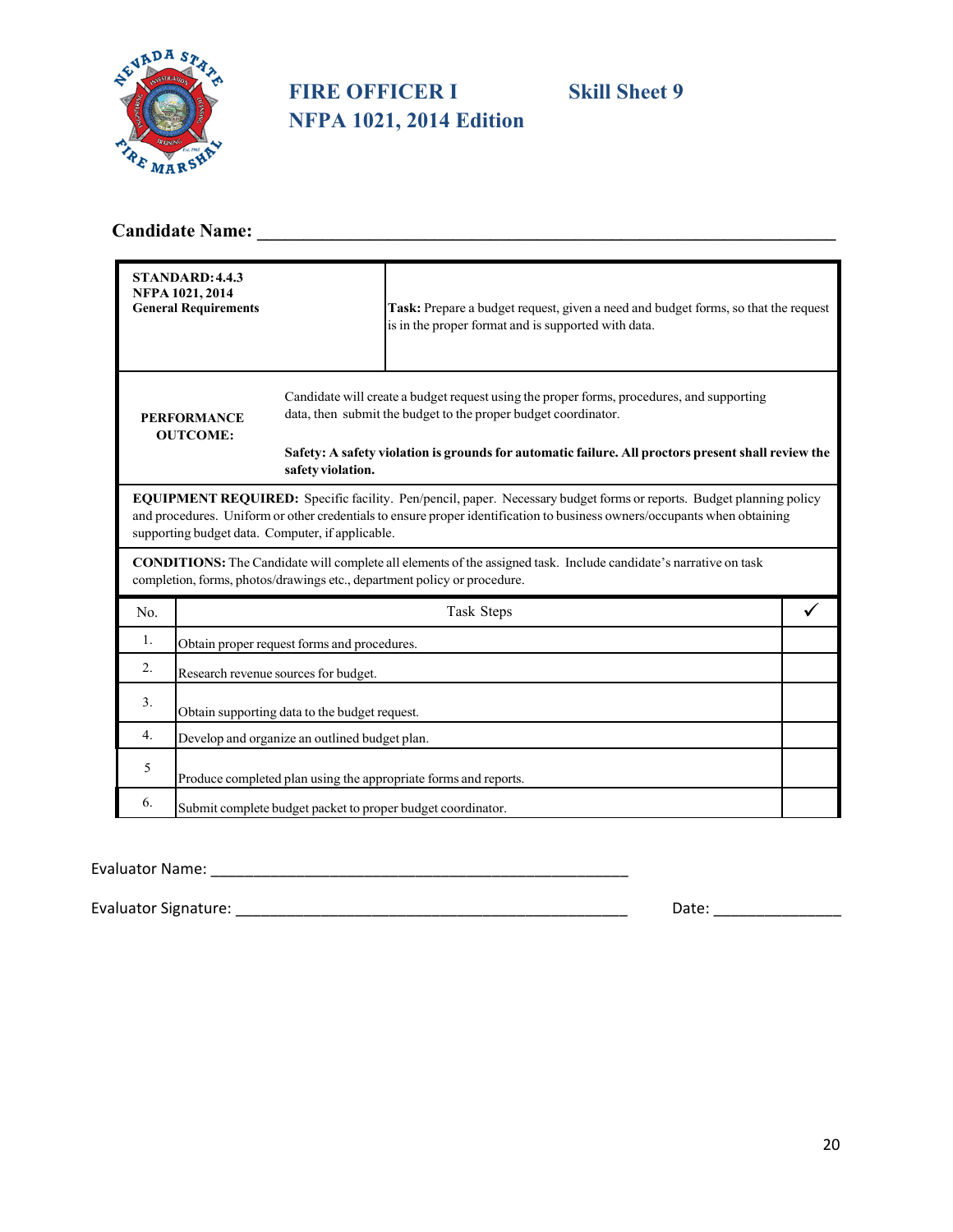

## **FIRE OFFICER I Skill Sheet 10 NFPA 1021, 2014 Edition**

## **Candidate Name: \_\_\_\_\_\_\_\_\_\_\_\_\_\_\_\_\_\_\_\_\_\_\_\_\_\_\_\_\_\_\_\_\_\_\_\_\_\_\_\_\_\_\_\_\_\_\_\_\_\_\_\_\_\_\_\_\_\_\_\_\_\_**

| STANDARD: 4.4.4<br>NFPA 1021, 2014<br><b>General Requirements</b> |                                                                                 | Task: Explain the purpose of each management component of the organization,<br>given an organization chart, so that the explanation is current and accurate and<br>clearly identifies the purpose and mission of the organization.                                                                                                                                                                                                                                                                                                                                                                                                    |  |
|-------------------------------------------------------------------|---------------------------------------------------------------------------------|---------------------------------------------------------------------------------------------------------------------------------------------------------------------------------------------------------------------------------------------------------------------------------------------------------------------------------------------------------------------------------------------------------------------------------------------------------------------------------------------------------------------------------------------------------------------------------------------------------------------------------------|--|
| <b>PERFORMANCE</b><br><b>OUTCOME:</b>                             | responsibilities and duties.<br>safety violation.                               | Candidate will provide a current copy of their department's organizational chart with defined<br>responsibilities and duties then make recommended changes to that organizational chart that would<br>improve the efficiency of their organization. All changes must have written justification. If no changes<br>are identified then written reinforcement to the organizational structure must be created. If the candidate<br>has no organizational chart in their department then they will create one with written defined<br>Safety: A safety violation is grounds for automatic failure. All proctors present shall review the |  |
| <b>EQUIPMENT REQUIRED:</b>                                        |                                                                                 |                                                                                                                                                                                                                                                                                                                                                                                                                                                                                                                                                                                                                                       |  |
|                                                                   |                                                                                 | <b>CONDITIONS:</b> The Candidate will complete all elements of the assigned task. Include candidate's narrative on task<br>completion, forms, charts and defined responsibilities etc., department policy or procedure.                                                                                                                                                                                                                                                                                                                                                                                                               |  |
| No.                                                               |                                                                                 | Task Steps                                                                                                                                                                                                                                                                                                                                                                                                                                                                                                                                                                                                                            |  |
| 1.                                                                | Identify the structure of an organization.                                      |                                                                                                                                                                                                                                                                                                                                                                                                                                                                                                                                                                                                                                       |  |
| 2.                                                                | Identify the functions of management.                                           |                                                                                                                                                                                                                                                                                                                                                                                                                                                                                                                                                                                                                                       |  |
| 3.                                                                | Communicates in writing the mission of the organization.                        |                                                                                                                                                                                                                                                                                                                                                                                                                                                                                                                                                                                                                                       |  |
| 4.                                                                |                                                                                 | Communicates in writing the defined responsibilities and duties of the organization.                                                                                                                                                                                                                                                                                                                                                                                                                                                                                                                                                  |  |
| 5                                                                 | Correct, reinforce or develop defined management components of an organization. |                                                                                                                                                                                                                                                                                                                                                                                                                                                                                                                                                                                                                                       |  |

Evaluator Name: \_\_\_\_\_\_\_\_\_\_\_\_\_\_\_\_\_\_\_\_\_\_\_\_\_\_\_\_\_\_\_\_\_\_\_\_\_\_\_\_\_\_\_\_\_\_\_\_\_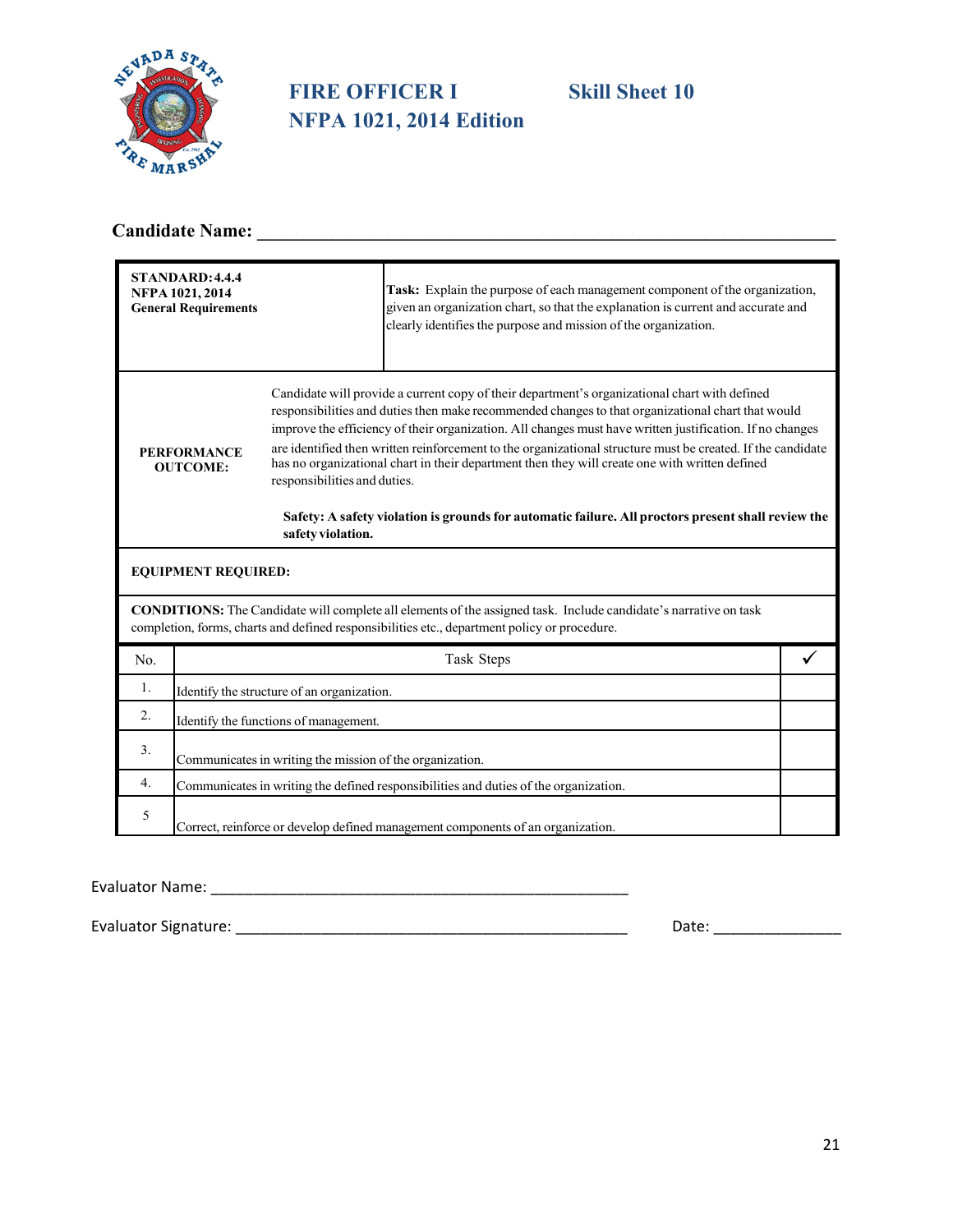

## **FIRE OFFICER I Skill Sheet 11 NFPA 1021, 2014 Edition**

## **Candidate Name: \_\_\_\_\_\_\_\_\_\_\_\_\_\_\_\_\_\_\_\_\_\_\_\_\_\_\_\_\_\_\_\_\_\_\_\_\_\_\_\_\_\_\_\_\_\_\_\_\_\_\_\_\_\_\_\_\_\_\_\_\_\_**

| STANDARD: 4.5.1, 4.5.2<br>NFPA 1021, 2014 | Task: Describe the procedures of the AHJ for conducting fire inspections, given<br>any of the following occupancies, so that all hazards, including hazardous<br>materials, are identified, approved forms are completed and approved actions are<br>taken<br>$\mathbf{1}$<br>Assembly<br>$\mathfrak{2}$<br>Educational<br>$\overline{\mathbf{3}}$<br>Health care<br>$\overline{4}$<br>Detention and Correctional<br>5<br>Residential<br>6<br>Mercantile<br>7<br><b>Business</b><br>8<br>Industrial<br>9<br>Storage<br>10 Unusual structures<br>11 Mixed occupancies                                           |
|-------------------------------------------|----------------------------------------------------------------------------------------------------------------------------------------------------------------------------------------------------------------------------------------------------------------------------------------------------------------------------------------------------------------------------------------------------------------------------------------------------------------------------------------------------------------------------------------------------------------------------------------------------------------|
| <b>General Requirements</b>               | Task: Identify construction, alarm, detection, and suppression features that<br>contribute to or prevent the spread of fire, heat and smoke throughout the building<br>or from one building to another, given an occupancy and the policies and forms of<br>the AHJ so that a pre-incident plan for any of the following occupancies is<br>developed.<br>$\mathbf{1}$<br>Public assembly<br>$\overline{2}$<br>Educational<br>3<br>Institutional<br>Residential<br>4<br>5<br><b>Business</b><br>Industrial<br>6<br>$\tau$<br>Manufacturing<br>8<br>Storage<br>9<br>Mercantile<br>10<br>Special properties       |
| <b>PERFORMANCE</b><br><b>OUTCOME:</b>     | Candidate will assume the role of a Company Officer and will conduct a fire inspection of<br>one of the occupancies listed above. All findings of the inspection shall be documented in<br>accordance with approved policies and procedures of the AHJ. In addition the candidate<br>will identify construction, alarm, detection, and suppression systems and develop a pre-<br>incident plan for the occupancy in accordance with approved policies and procedures of<br>the AHJ.<br>Safety: A safety violation is grounds for automatic failure. All proctors present shall review the<br>safety violation. |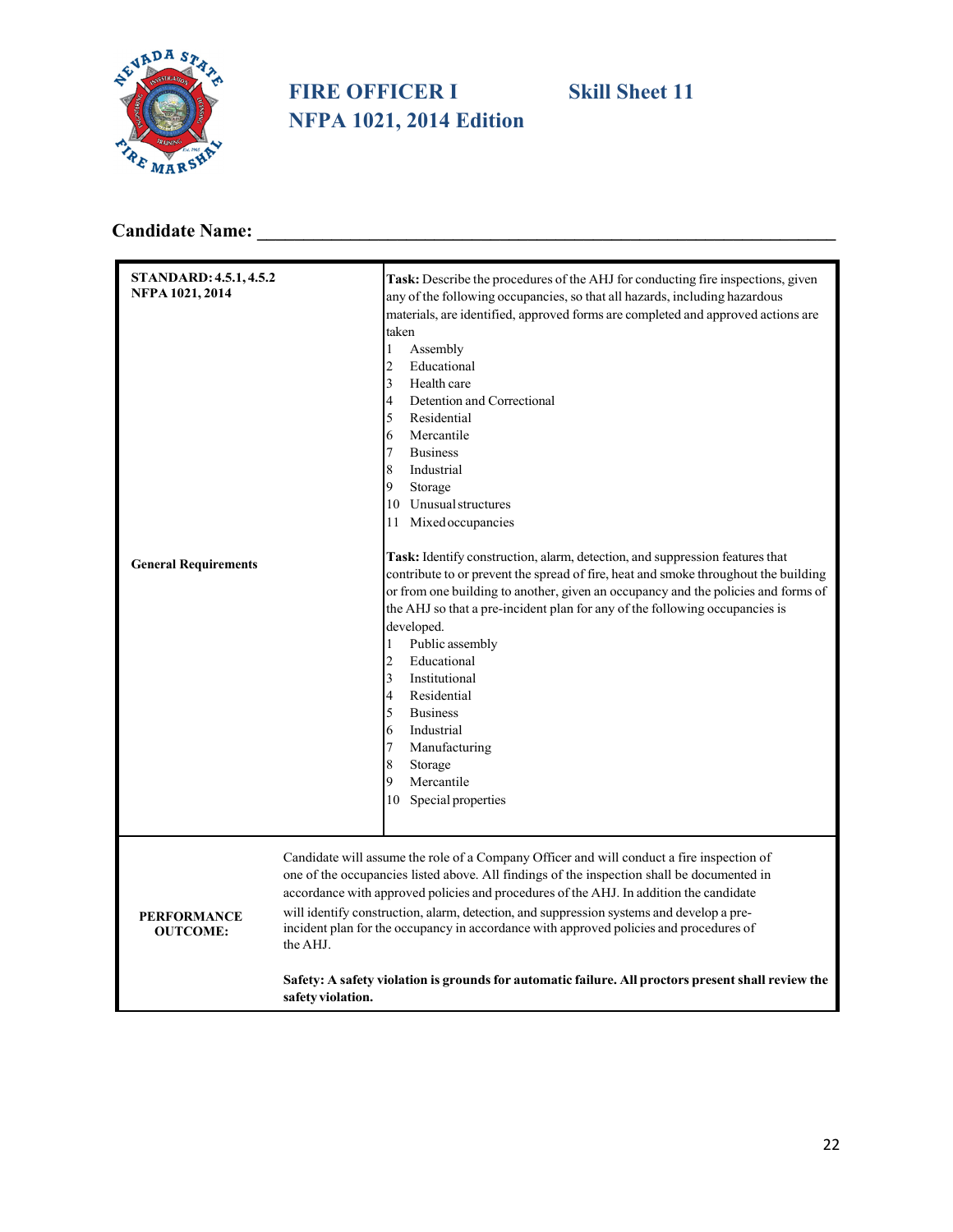## **Skill Sheet 11 (Continued)**

**EQUIPMENT REQUIRED:** Specific facility. Transportation to/from assigned facility. Pen/pencil, paper. Necessary inspection and pre-incident plan forms or reports. Inspection and pre-incident planning policy and procedures. Uniform or other credentials to ensure proper identification to business owners/occupants when obtaining inspection and pre-incident plan data. Computer, if applicable.

**CONDITIONS:** The Candidate will complete all elements of the assigned task. Include candidate's narrative on task completion, forms, photos/drawings etc., department policy or procedure.

| No. | Task Steps                                                                                                                          |  |
|-----|-------------------------------------------------------------------------------------------------------------------------------------|--|
| 1.  | Initiate initial contract with courtesy and professionalism.                                                                        |  |
| 2.  | Obtain cooperation by emphasizing the reasoning behind the inspection and pre-incident plan.                                        |  |
| 3.  | Exhibit professional appearance and demeanor for the site visit.                                                                    |  |
| 4.  | Include all elements of the fire inspection according to policy. Forms to include site specific hazards and<br>hazardous materials. |  |
| 5   | Include all elements of the pre-incident plan according to policy, forms, drawings, etc.                                            |  |
| 6.  | Produce a completed fire inspection document using the appropriate forms and reports                                                |  |
| 7.  | Produce completed plan using the appropriate forms and reports.                                                                     |  |
| 8.  | Communicate effectively using both verbal and written methods.                                                                      |  |

Evaluator Name: \_\_\_\_\_\_\_\_\_\_\_\_\_\_\_\_\_\_\_\_\_\_\_\_\_\_\_\_\_\_\_\_\_\_\_\_\_\_\_\_\_\_\_\_\_\_\_\_\_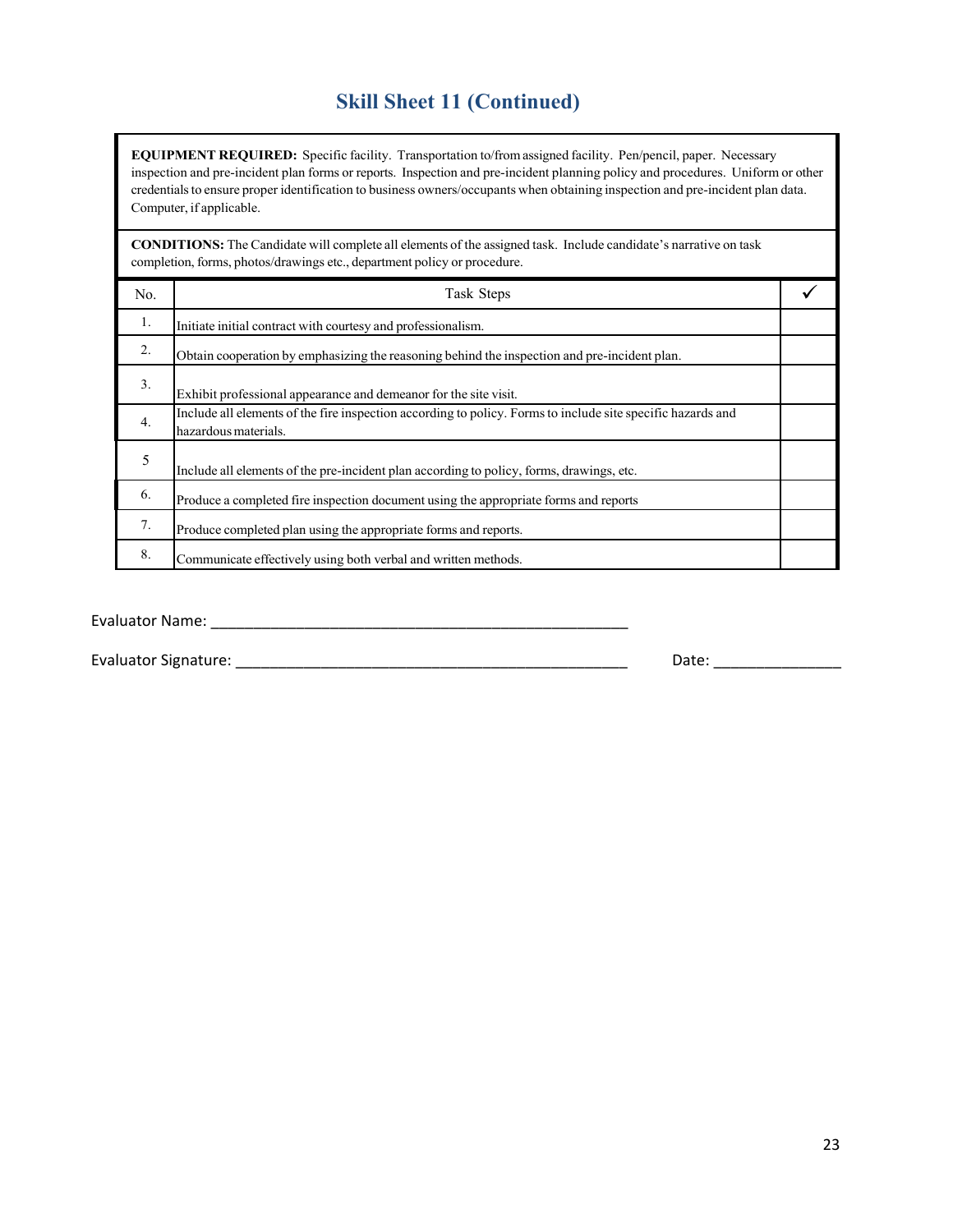

## **FIRE OFFICER I Skill Sheet 12 NFPA 1021, 2014 Edition**

## **Candidate Name: \_\_\_\_\_\_\_\_\_\_\_\_\_\_\_\_\_\_\_\_\_\_\_\_\_\_\_\_\_\_\_\_\_\_\_\_\_\_\_\_\_\_\_\_\_\_\_\_\_\_\_\_\_\_\_\_\_\_\_\_\_\_**

|                                                                                                                                                                                                     | STANDARD: 4.5.3<br>NFPA 1021, 2014<br><b>General Requirements</b>                                                                                                                                                                                                                                                             |            | Task: Secure an incident scene, given rope or barrier tape, so that unauthorized<br>persons can recognize the perimeters of the scene, are kept from restricted areas,<br>and all evidence or potential evidence is protected from damage or destruction.                                                                                                                                                                                                                                            |  |  |
|-----------------------------------------------------------------------------------------------------------------------------------------------------------------------------------------------------|-------------------------------------------------------------------------------------------------------------------------------------------------------------------------------------------------------------------------------------------------------------------------------------------------------------------------------|------------|------------------------------------------------------------------------------------------------------------------------------------------------------------------------------------------------------------------------------------------------------------------------------------------------------------------------------------------------------------------------------------------------------------------------------------------------------------------------------------------------------|--|--|
| <b>PERFORMANCE</b><br><b>OUTCOME:</b><br>safety violation.                                                                                                                                          |                                                                                                                                                                                                                                                                                                                               |            | Candidate will assume the role of Fire Department Officer and will be given a real or simulated fire<br>incident scene. The Candidate will identify a preliminary need for a fire investigation and secure the<br>scene and evidence by establishing perimeters to the scene. Candidate will identify potential witnesses<br>and demonstrate the proper procedure for calling an Investigator.<br>Safety: A safety violation is grounds for automatic failure. All proctors present shall review the |  |  |
|                                                                                                                                                                                                     | <b>EQUIPMENT REQUIRED:</b> Real or simulated fire incident scene with materials necessary to create the proper environment.<br>Rope or barrier tape. Applicable reports or witness statement forms. Persons to act as first-arriving members and others such as<br>witnesses, occupants, or others with incident information. |            |                                                                                                                                                                                                                                                                                                                                                                                                                                                                                                      |  |  |
| <b>CONDITIONS:</b> The Candidate will complete all elements of the assigned task. Include candidate's narrative on task<br>completion, forms, photos/drawings etc., department policy or procedure. |                                                                                                                                                                                                                                                                                                                               |            |                                                                                                                                                                                                                                                                                                                                                                                                                                                                                                      |  |  |
| No.                                                                                                                                                                                                 |                                                                                                                                                                                                                                                                                                                               | Task Steps |                                                                                                                                                                                                                                                                                                                                                                                                                                                                                                      |  |  |
| 1.                                                                                                                                                                                                  | Identifies the need for a fire investigation                                                                                                                                                                                                                                                                                  |            |                                                                                                                                                                                                                                                                                                                                                                                                                                                                                                      |  |  |
| 2.                                                                                                                                                                                                  | Adequately secure the fire scene to protect evidence.                                                                                                                                                                                                                                                                         |            |                                                                                                                                                                                                                                                                                                                                                                                                                                                                                                      |  |  |
| 3.                                                                                                                                                                                                  | Establish a scene perimeter with which prohibits unauthorized entry.                                                                                                                                                                                                                                                          |            |                                                                                                                                                                                                                                                                                                                                                                                                                                                                                                      |  |  |
| 4.                                                                                                                                                                                                  | Identifies potential witnesses                                                                                                                                                                                                                                                                                                |            |                                                                                                                                                                                                                                                                                                                                                                                                                                                                                                      |  |  |
| 5                                                                                                                                                                                                   | Establish need for investigator and use proper methods to request one.                                                                                                                                                                                                                                                        |            |                                                                                                                                                                                                                                                                                                                                                                                                                                                                                                      |  |  |

#### Evaluator Name: \_\_\_\_\_\_\_\_\_\_\_\_\_\_\_\_\_\_\_\_\_\_\_\_\_\_\_\_\_\_\_\_\_\_\_\_\_\_\_\_\_\_\_\_\_\_\_\_\_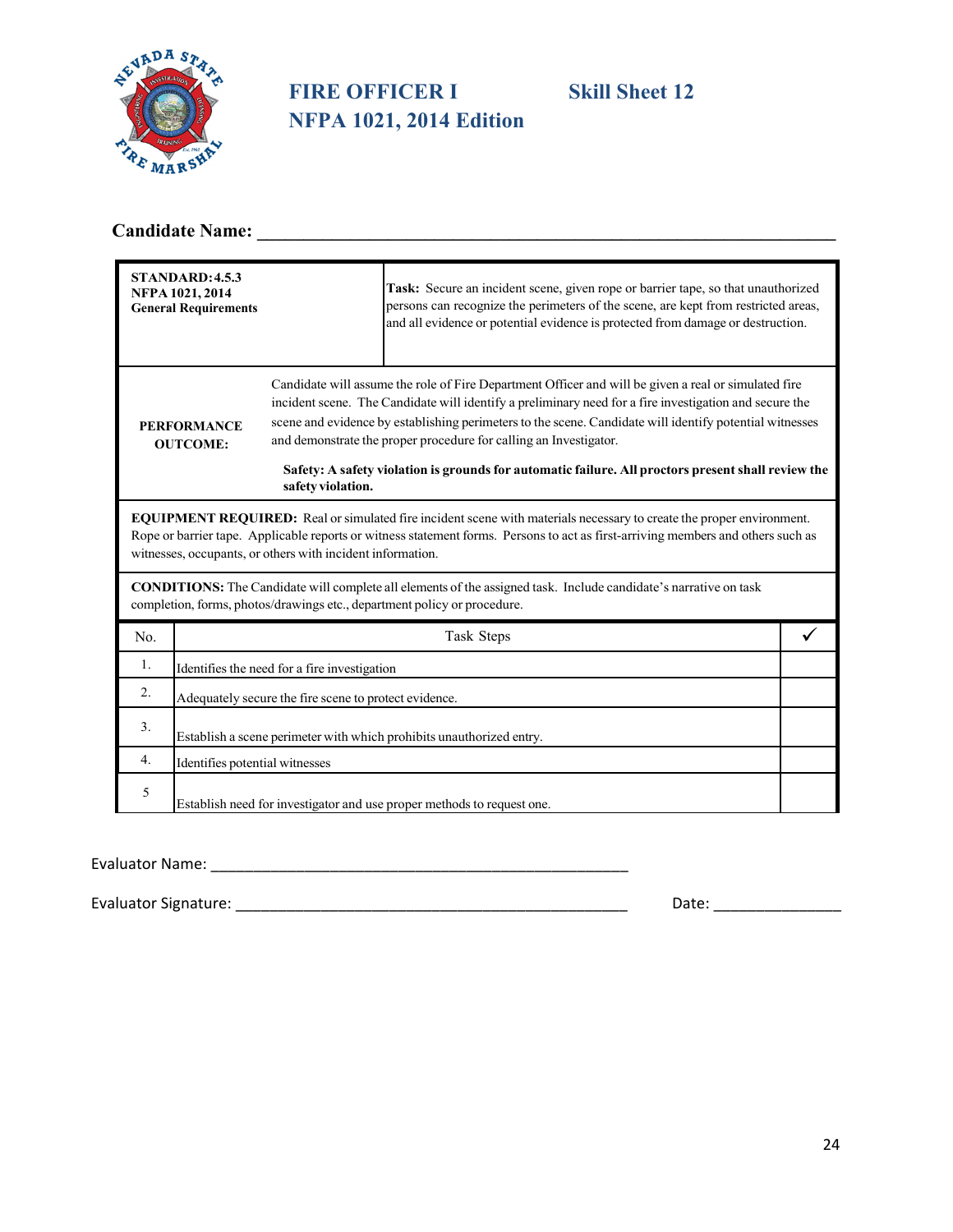

## **FIRE OFFICER I** Skill Sheet 13 **NFPA 1021, 2014 Edition**

## **Candidate Name: \_\_\_\_\_\_\_\_\_\_\_\_\_\_\_\_\_\_\_\_\_\_\_\_\_\_\_\_\_\_\_\_\_\_\_\_\_\_\_\_\_\_\_\_\_\_\_\_\_\_\_\_\_\_\_\_\_\_\_\_\_\_**

|     | STANDARD: 4.6.1, 4.6.2, 4.6.3<br>NFPA 1021, 2014                                                                                                                                                                                                                                                                                                                                                                                                                                                                                                               | Task: Develop an initial action plan, given size-up information for an incident<br>and assigned emergency response resources, so that resources are deployed to<br>control the emergency.                                                                                                                                    |  |  |  |
|-----|----------------------------------------------------------------------------------------------------------------------------------------------------------------------------------------------------------------------------------------------------------------------------------------------------------------------------------------------------------------------------------------------------------------------------------------------------------------------------------------------------------------------------------------------------------------|------------------------------------------------------------------------------------------------------------------------------------------------------------------------------------------------------------------------------------------------------------------------------------------------------------------------------|--|--|--|
|     | <b>General Requirements</b>                                                                                                                                                                                                                                                                                                                                                                                                                                                                                                                                    | Task: Implement an action plan at an emergency operation, given assigned<br>resources, type of incident, and a preliminary plan, so that resources are deployed<br>to mitigate the situation.                                                                                                                                |  |  |  |
|     |                                                                                                                                                                                                                                                                                                                                                                                                                                                                                                                                                                | Task: Develop and conduct a post-incident analysis, given a single unit incident<br>and post-incident analysis policies, procedures, and forms, so that all required<br>critical elements are identified and communicated, and the approved forms are<br>completed and processed in accordance with policies and procedures. |  |  |  |
|     | Candidate will develop and implement an initial action plan for an emergency incident scenario.<br>Candidate must be able to analyze emergency scene conditions, to allocate resources, communicate<br>verbally and in writing, operate within an emergency management system, supervise and account for<br><b>PERFORMANCE</b><br>assigned personnel so that resources are effectively deployed to mitigate the situation. The candidate<br><b>OUTCOME:</b><br>will then conduct a post-incident analysis of the incident using proper policies and procedures |                                                                                                                                                                                                                                                                                                                              |  |  |  |
|     | the safety violation.                                                                                                                                                                                                                                                                                                                                                                                                                                                                                                                                          | Safety: A safety violation is grounds for automatic failure. All proctors present shall review                                                                                                                                                                                                                               |  |  |  |
|     | EQUIPMENT REQUIRED: Emergency incident scenario including type of incident, size-up information, and assigned<br>resources. Policies and procedures. Pen/pencil and paper. Necessary forms and reports. Personnel accountability system<br>components. Computer, if applicable.                                                                                                                                                                                                                                                                                |                                                                                                                                                                                                                                                                                                                              |  |  |  |
|     | <b>CONDITIONS:</b> The Candidate will complete all elements of the assigned task. Include candidate's narrative on task<br>completion, forms, photos/drawings etc., department policy or procedure.                                                                                                                                                                                                                                                                                                                                                            |                                                                                                                                                                                                                                                                                                                              |  |  |  |
| No. |                                                                                                                                                                                                                                                                                                                                                                                                                                                                                                                                                                | Task Steps                                                                                                                                                                                                                                                                                                                   |  |  |  |
| 1.  | Develop and implement an effective initial action plan.                                                                                                                                                                                                                                                                                                                                                                                                                                                                                                        |                                                                                                                                                                                                                                                                                                                              |  |  |  |
| 2.  | Analyze and use information gained in size-up.                                                                                                                                                                                                                                                                                                                                                                                                                                                                                                                 |                                                                                                                                                                                                                                                                                                                              |  |  |  |
| 3.  | Utilize resources in a reasonable, safe, and prudent manner.                                                                                                                                                                                                                                                                                                                                                                                                                                                                                                   |                                                                                                                                                                                                                                                                                                                              |  |  |  |
| 4.  | Maintain supervision and accountability for personnel.                                                                                                                                                                                                                                                                                                                                                                                                                                                                                                         |                                                                                                                                                                                                                                                                                                                              |  |  |  |
| 5.  | Communicate effectively using both verbal and written methods.                                                                                                                                                                                                                                                                                                                                                                                                                                                                                                 |                                                                                                                                                                                                                                                                                                                              |  |  |  |
| 6.  | Implement and operate within the emergency management system.                                                                                                                                                                                                                                                                                                                                                                                                                                                                                                  |                                                                                                                                                                                                                                                                                                                              |  |  |  |
| 7.  | Conduct a post-incident analysis using proper policies, forms and procedures                                                                                                                                                                                                                                                                                                                                                                                                                                                                                   |                                                                                                                                                                                                                                                                                                                              |  |  |  |

Evaluator Name: \_\_\_\_\_\_\_\_\_\_\_\_\_\_\_\_\_\_\_\_\_\_\_\_\_\_\_\_\_\_\_\_\_\_\_\_\_\_\_\_\_\_\_\_\_\_\_\_\_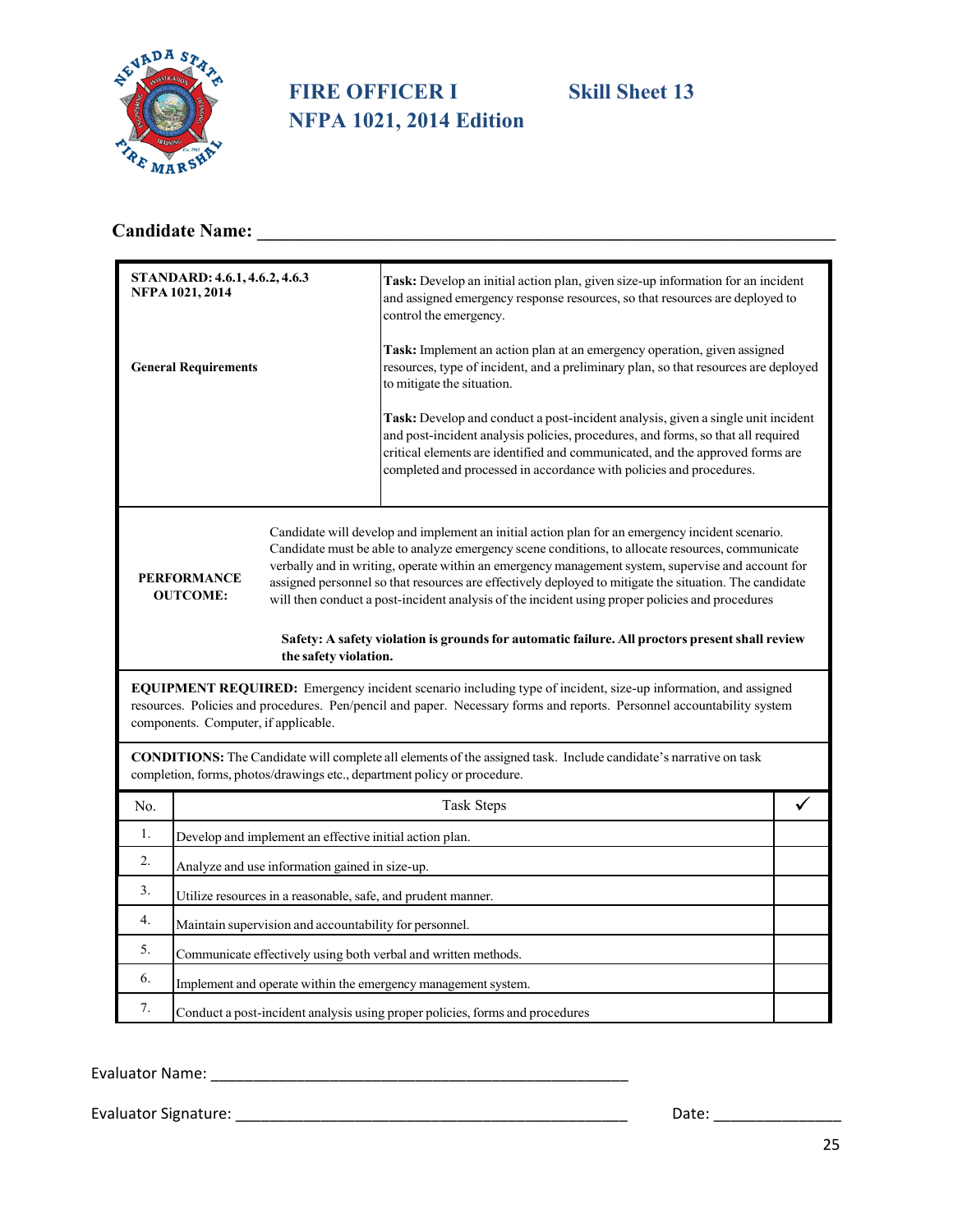

## **FIRE OFFICER I JPR: Skill Sheet 14 NFPA 1021, 2014 Edition**

## **Candidate Name: \_\_\_\_\_\_\_\_\_\_\_\_\_\_\_\_\_\_\_\_\_\_\_\_\_\_\_\_\_\_\_\_\_\_\_\_\_\_\_\_\_\_\_\_\_\_\_\_\_\_\_\_\_\_\_\_\_\_\_\_\_\_**

| <b>STANDARD: 4.7.1, 4.7.2</b><br>NFPA 1021, 2014                                                                                                                                                                                                                                                                                                                                                           |                                                                      |  | Task: Apply safety regulations at the unit level, given safety policies and<br>procedures, so that required reports are completed, in-service training is conducted,<br>and member responsibilities are conveyed.                                                                                                                                                                                                                                                                                                                                                                                                    |  |  |
|------------------------------------------------------------------------------------------------------------------------------------------------------------------------------------------------------------------------------------------------------------------------------------------------------------------------------------------------------------------------------------------------------------|----------------------------------------------------------------------|--|----------------------------------------------------------------------------------------------------------------------------------------------------------------------------------------------------------------------------------------------------------------------------------------------------------------------------------------------------------------------------------------------------------------------------------------------------------------------------------------------------------------------------------------------------------------------------------------------------------------------|--|--|
| <b>General Requirements</b>                                                                                                                                                                                                                                                                                                                                                                                |                                                                      |  | Task: Conduct an initial accident investigation, given an incident and<br>investigation forms, so that the incident is documented and reports are processed in<br>accordance with policies and procedures.                                                                                                                                                                                                                                                                                                                                                                                                           |  |  |
| <b>PERFORMANCE</b><br><b>OUTCOME:</b><br>contributed to the accident.<br>safety violation.                                                                                                                                                                                                                                                                                                                 |                                                                      |  | Candidate will assume the role of Fire Department Company Officer and will conduct an Initial<br>Accident Investigation involving a Fire Department Vehicle, or injury. Provided an actual or simulated<br>accident scenario. Candidate will interview witnesses, complete required reports, make<br>recommendations on preventing future similar accidents, and convey responsibility for the accident to<br>the appropriate person. Candidate will identify safety hazards or unsafe behaviors that may have<br>Safety: A safety violation is grounds for automatic failure. All proctors present shall review the |  |  |
| EQUIPMENT REQUIRED: Safety and investigative policies and procedures. Persons to act as witnesses to the incident for<br>the Candidate to interview. Applicable incident, investigation, and accident reports or forms. Actual or simulated accident<br>scenario provided with photographs, sketches, circumstances, or witness statements to be presented as the Candidate performs the<br>investigation. |                                                                      |  |                                                                                                                                                                                                                                                                                                                                                                                                                                                                                                                                                                                                                      |  |  |
| CONDITIONS: The Candidate will complete all elements of the assigned task. Include candidate's narrative on task<br>completion, forms, photos/drawings etc., department policy or procedure.                                                                                                                                                                                                               |                                                                      |  |                                                                                                                                                                                                                                                                                                                                                                                                                                                                                                                                                                                                                      |  |  |
| No.                                                                                                                                                                                                                                                                                                                                                                                                        | Task Steps                                                           |  |                                                                                                                                                                                                                                                                                                                                                                                                                                                                                                                                                                                                                      |  |  |
| 1.                                                                                                                                                                                                                                                                                                                                                                                                         | Freeze apparatus in position to conduct investigation, if possible.  |  |                                                                                                                                                                                                                                                                                                                                                                                                                                                                                                                                                                                                                      |  |  |
| 2.                                                                                                                                                                                                                                                                                                                                                                                                         | Make appropriate notifications according to policy.                  |  |                                                                                                                                                                                                                                                                                                                                                                                                                                                                                                                                                                                                                      |  |  |
| 3.                                                                                                                                                                                                                                                                                                                                                                                                         | Utilize all available resources to document incident and conditions. |  |                                                                                                                                                                                                                                                                                                                                                                                                                                                                                                                                                                                                                      |  |  |
| 4.                                                                                                                                                                                                                                                                                                                                                                                                         | Interview witnesses to obtain facts, if possible.                    |  |                                                                                                                                                                                                                                                                                                                                                                                                                                                                                                                                                                                                                      |  |  |
| 5                                                                                                                                                                                                                                                                                                                                                                                                          | Identify factors contributing to the accident.                       |  |                                                                                                                                                                                                                                                                                                                                                                                                                                                                                                                                                                                                                      |  |  |
| 6.                                                                                                                                                                                                                                                                                                                                                                                                         | Complete appropriate forms, reports, statements are required policy  |  |                                                                                                                                                                                                                                                                                                                                                                                                                                                                                                                                                                                                                      |  |  |

Evaluator Name: \_\_\_\_\_\_\_\_\_\_\_\_\_\_\_\_\_\_\_\_\_\_\_\_\_\_\_\_\_\_\_\_\_\_\_\_\_\_\_\_\_\_\_\_\_\_\_\_\_